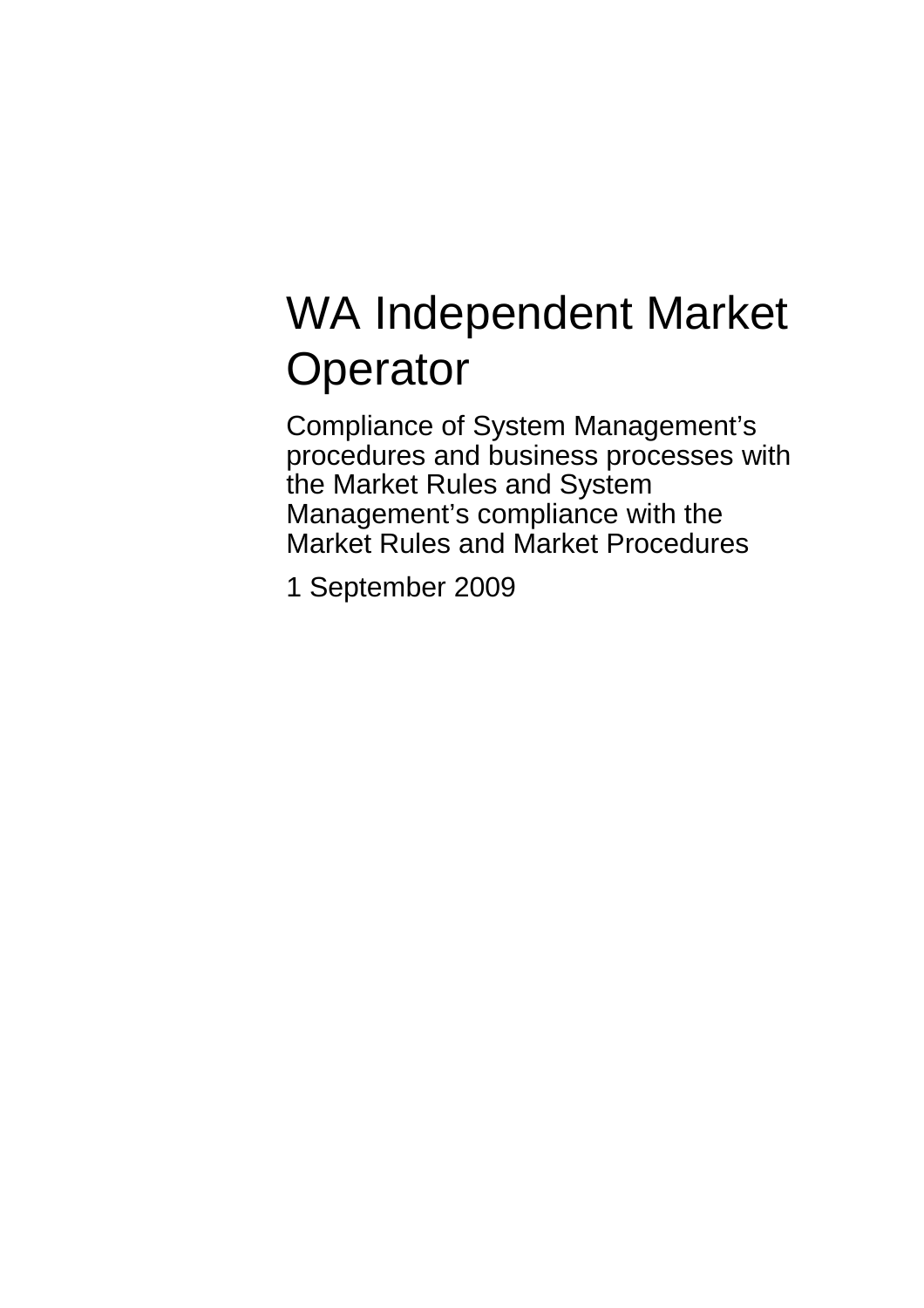# WA Independent Market **Operator**

Compliance of System Management's procedures and business processes with the Market Rules and System Management's compliance with the Market Rules and Market Procedures

1 September 2009

© PA Knowledge Limited 2008

Prepared by:

PA Consulting Group PO Box 1659 Lambton Quay **Wellington** Tel: +64 4 499 9053 Fax: +64 4 473 1630 www.paconsulting.com

Version: 1.0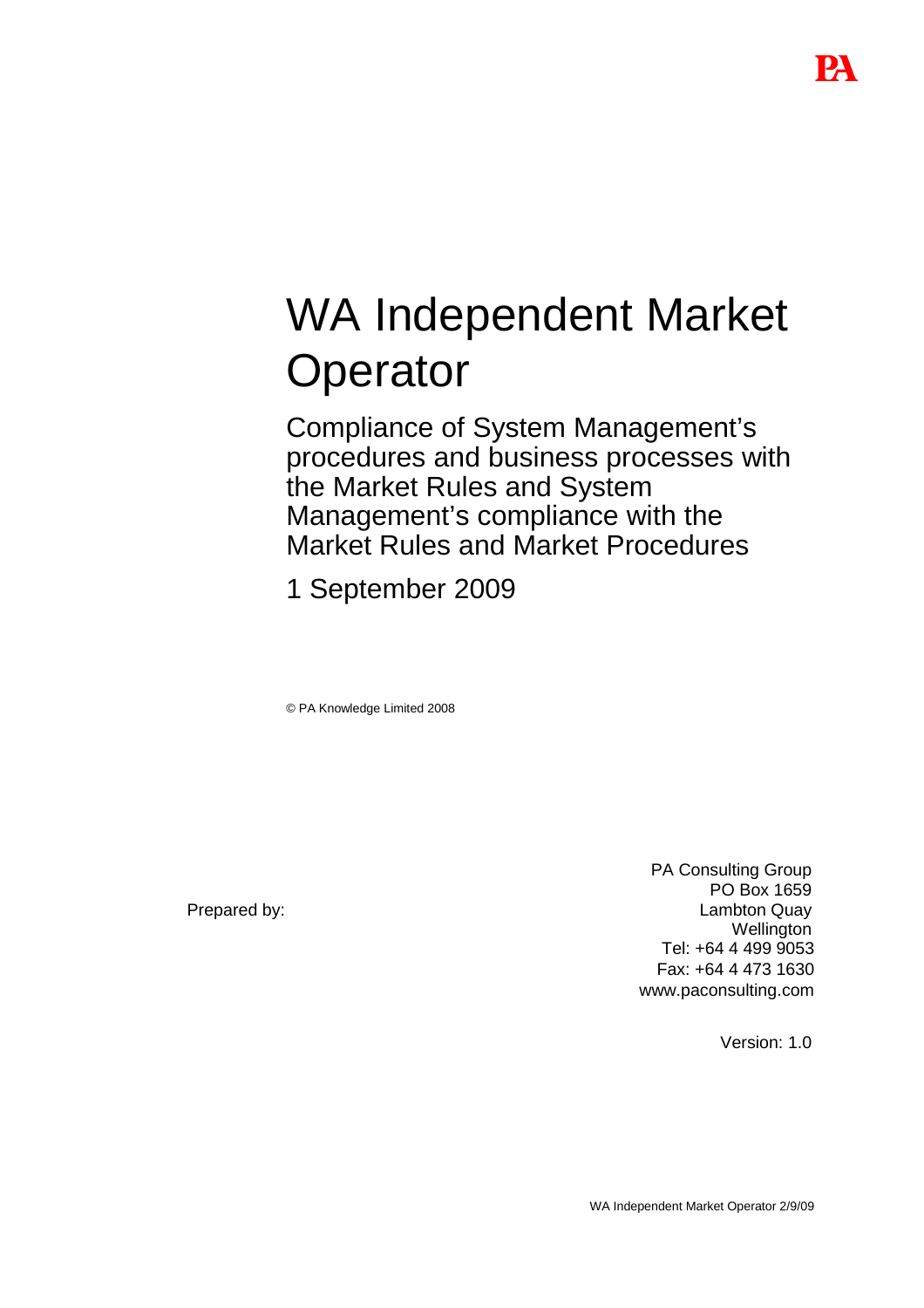

## **EXECUTIVE SUMMARY**

This report sets out the results of the market audit by PA Consulting Group in carrying out its assessment of the compliance of System Management's internal procedures and business processes with the Market Rules, and System Management's compliance with the Market Rules and Market Procedures.

This market audit has been carried out under Market Rule 2.14.6 (b) which requires that

… the IMO must at least annually, and may more frequently where it reasonably considers that System Management may not be complying with the Market Rules and Market Procedures:

(a) require System Management to demonstrate compliance with the Market Rules and Market Procedures by providing such records as are required to be kept under these Market Rules or any Market Procedure or

(b) subject System Management to an audit by the Market Auditor to verify compliance with the Market Rules and Market Procedures.

PA has found that System Management has, with some minor exceptions, complied with its obligations under the Market Rules. One of the exceptions noted is the subject of discussion between System Management and the IMO as to the form of an appropriate Rule Change. The others are considered not to be material.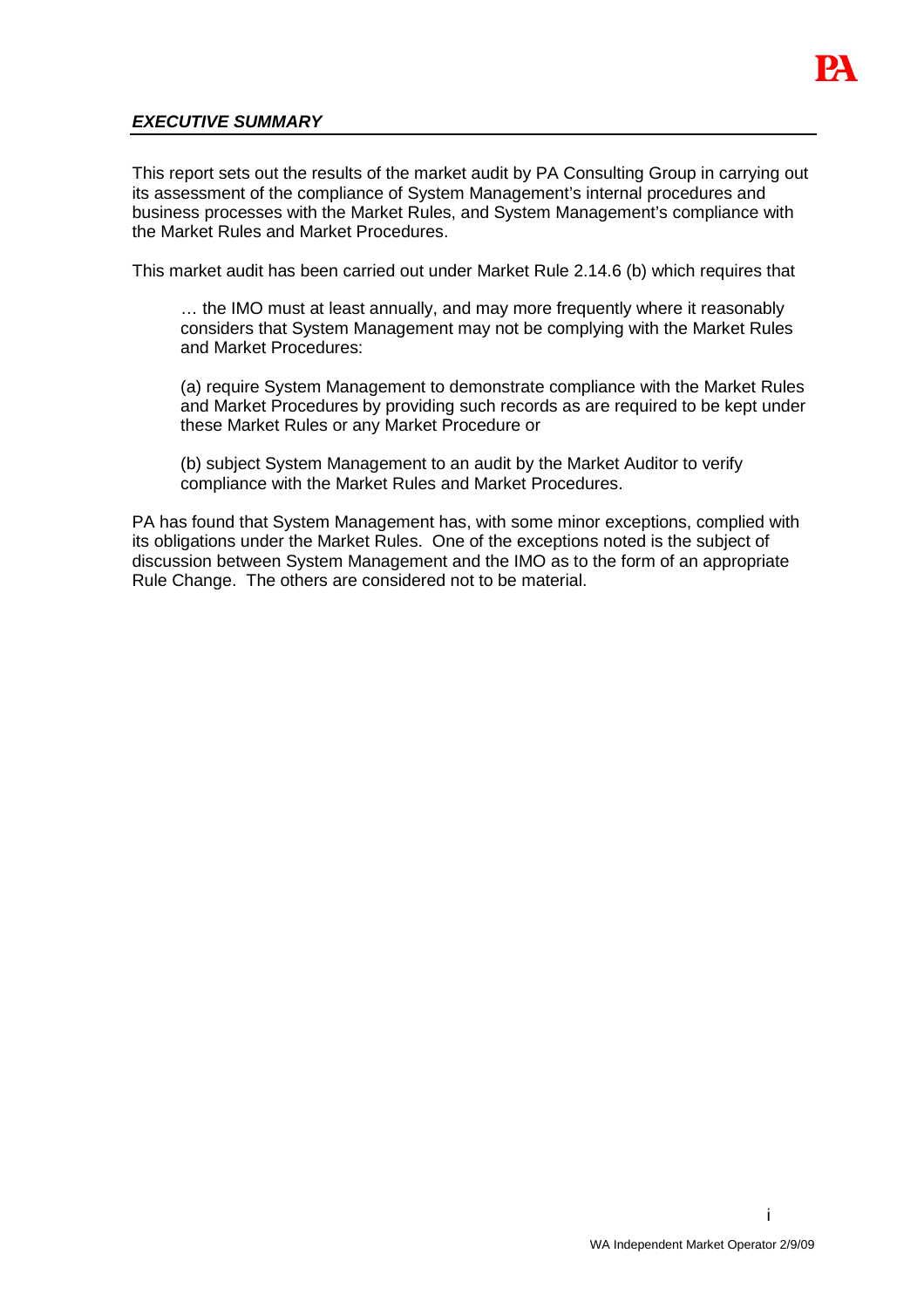

## **TABLE OF CONTENTS**

|    | <b>Executive summary</b>                                                                                                                                                                                       | j                                                              |
|----|----------------------------------------------------------------------------------------------------------------------------------------------------------------------------------------------------------------|----------------------------------------------------------------|
| 1. | <b>Introduction</b><br>1.1<br>Scope of the market audit<br>1.2<br>Market audit process<br>1.3<br>Status of the Power System Operation Procedures<br>Structure of this report<br>1.4<br>Acknowledgements<br>1.5 | $1 - 1$<br>$1 - 1$<br>$1 - 1$<br>$1 - 3$<br>$1 - 3$<br>$1 - 4$ |
| 2. | <b>Market Rule Chapter 1 - Introduction</b><br>2.1<br>Documentation<br>2.2<br>Compliance with Chapter 1<br>2.3<br>Opinion                                                                                      | $2 - 1$<br>$2 - 1$<br>$2 - 1$<br>$2 - 1$                       |
| 3. | <b>Market Rule Chapter 2 - Administration</b><br>3.1<br>Documentation<br>3.2<br>Amendments to Chapter 2 of the Market Rules<br>3.3<br>Compliance with Chapter 2<br>Opinion<br>3.4                              | $3 - 1$<br>$3 - 1$<br>$3 - 1$<br>$3 - 1$<br>$3 - 1$            |
| 4. | Market Rule Chapter 3 – Power system security and<br>reliability<br>4.1<br>Documentation<br>4.2<br><b>Amendments to Chapter 3</b><br>4.3<br>Compliance with Chapter 3<br>4.4<br>Opinion                        | $4 - 1$<br>$4 - 1$<br>$4 - 1$<br>$4 - 2$<br>$4 - 2$            |
| 5. | Market Rule Chapter 4 – Reserve capacity<br>5.1<br>Documentation<br>5.2<br><b>Amendments to Chapter 4</b><br>5.3<br>Compliance with Chapter 4<br>5.4<br>Opinion                                                | $5 - 1$<br>$5-1$<br>$5 - 1$<br>$5 - 1$<br>$5-1$                |
| 6. | Market Rule Chapter 5 – Network control service<br>procurement<br>6.1<br>Documentation<br>6.2<br><b>Amendments to Chapter 5</b><br>6.3<br>Compliance with Chapter 5<br>6.4<br>Opinion                          | $6 - 1$<br>$6-1$<br>$6 - 1$<br>$6 - 1$<br>$6 - 1$              |
| 7. | Market Rule Chapter 6 – Energy market<br>Documentation<br>7.1<br>7.2<br>Amendments to Chapter 6<br>7.3<br>Compliance with Chapter 6<br>7.4<br>Opinion                                                          | 7-1<br>$7 - 1$<br>$7 - 1$<br>$7 - 1$<br>$7 - 1$                |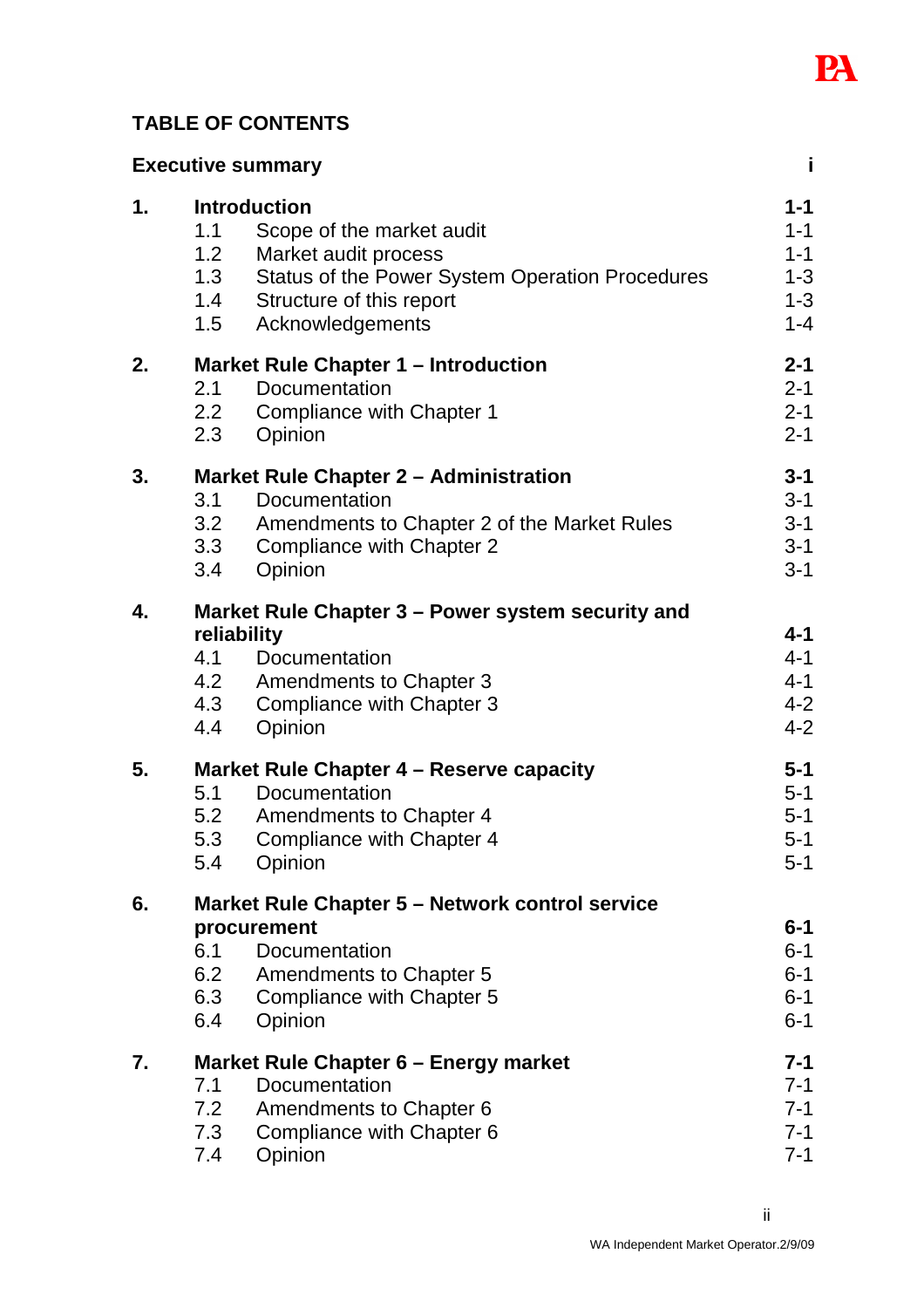

| 8.  | Market Rule Chapter 7 – Dispatch                  |                                 | $8 - 1$  |
|-----|---------------------------------------------------|---------------------------------|----------|
|     | 8.1                                               | Documentation                   | $8 - 1$  |
|     | 8.2                                               | Amendments to Chapter 7         | $8 - 1$  |
|     | 8.3                                               | Compliance with Chapter 7       | $8 - 1$  |
|     | 8.4                                               | Opinion                         | $8 - 1$  |
| 9.  | Market Rule Chapter 8 – Wholesale market metering |                                 | $9 - 1$  |
|     | 9.1                                               | Opinion                         | $9 - 1$  |
| 10. | <b>Market Rule Chapter 9 - Settlement</b>         |                                 | $10 - 1$ |
|     |                                                   | 10.1 Documentation              | $10 - 1$ |
|     |                                                   | 10.2 Amendments to Chapter 9    | $10 - 1$ |
|     |                                                   | 10.3 Compliance with Chapter 9  | $10 - 1$ |
|     | 10.4                                              | Opinion                         | $10 - 1$ |
| 11. | Market Rule Chapter 10 - Market information       |                                 | $11 - 1$ |
|     | 11.1                                              | Documentation                   | $11 - 1$ |
|     |                                                   | 11.2 Amendments to Chapter 10   | $11 - 1$ |
|     |                                                   | 11.3 Compliance with Chapter 10 | $11 - 1$ |
|     | 11.4                                              | Opinion                         | $11 - 1$ |

## **Appendices**

| APPENDIX A: Status of issues identified in last year's annual audit A-1                              |            |
|------------------------------------------------------------------------------------------------------|------------|
| <b>APPENDIX B: Mapping of Power System Operation Procedures to</b><br><b>Market Rule obligations</b> | <b>B-1</b> |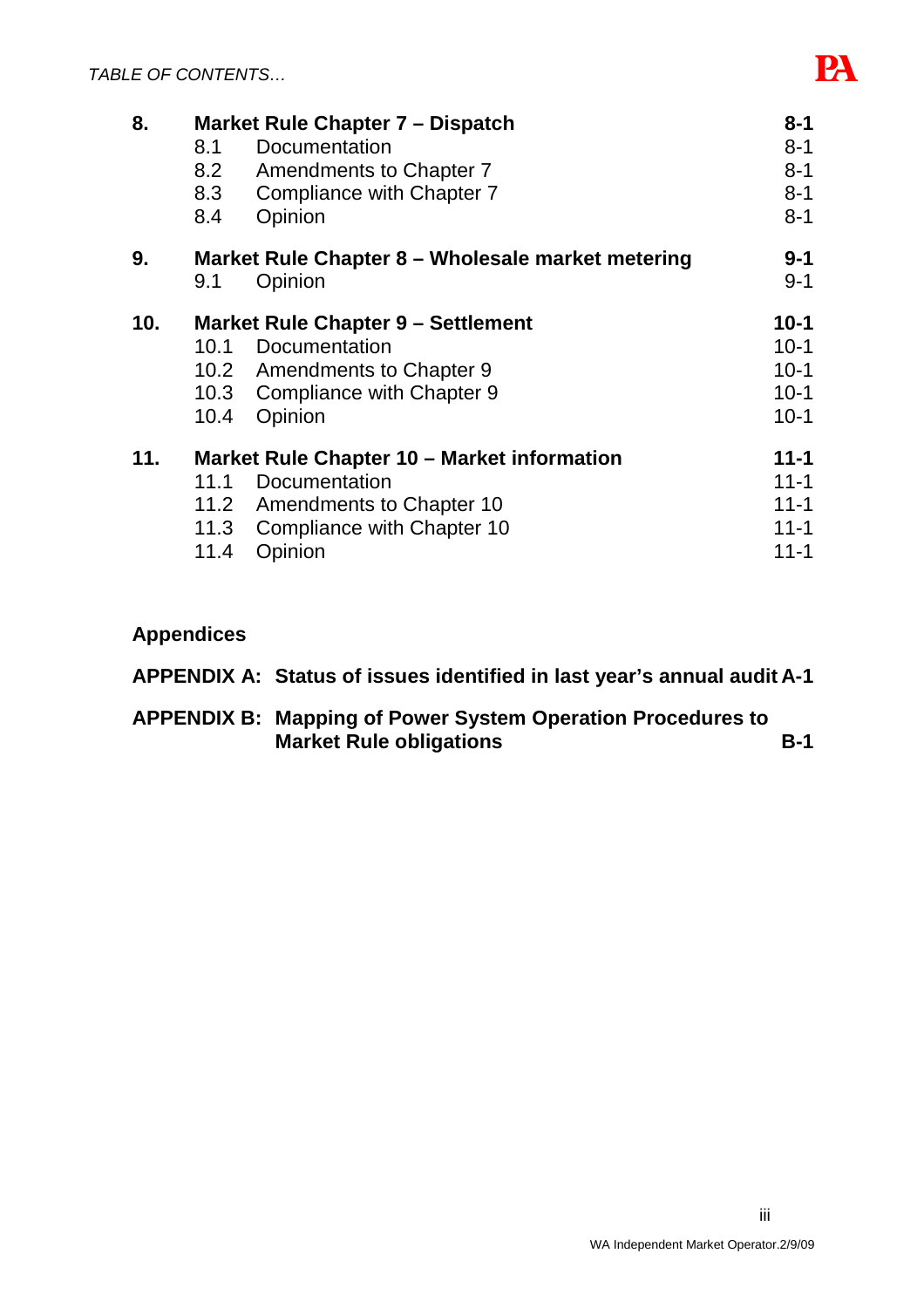

## **1. INTRODUCTION**

This document sets out the results of the market audit by PA Consulting Group in carrying out its assessment of the compliance of System Management's Internal Procedures and business processes with the Market Rules, and of System Management's compliance with those Market Rules and Market Procedures.

#### **1.1 SCOPE OF THE MARKET AUDIT**

This market audit has been carried out under Market Rule 2.14.6, which requires that:

- 2.14.6. In accordance with the Monitoring Protocol, the IMO must at least annually, and may more frequently where it reasonably considers that System Management may not be complying with the Market Rules and Market Procedures:
	- (a) require System Management to demonstrate compliance with the Market Rules and Market Procedures by providing such records as are required to be kept under these Market Rules or any Market Procedure; or
	- (b) subject System Management to an audit by the Market Auditor to verify compliance with the Market Rules and Market Procedures.

#### **1.2 MARKET AUDIT PROCESS**

This year's market audit of System Management has taken the form on an "incremental" audit.

We have looked in detail at the clauses in the Market Rules and System Management's Power System Operation Procedures and its Internal Procedures where:

- The clauses in the Market Rules are new or amended since last year's annual audit;
- The Power System Operation Procedures and Internal Procedures are new or updated since last year's annual audit;
- The Internal Procedures related to areas of non-compliance which were identified in last year's annual audit; and
- The Internal Procedures related to areas of alleged breaches of the Market Rules by System Management since last year's annual audit

That is, we have looked in particular at areas that have changed (or should have changed) since last year's annual audit

In conducting the market audit on the compliance of System Management with the Market Rules, PA has:

1. Ensured that it is up to date with its understanding of the West Australia Electricity Market Rules;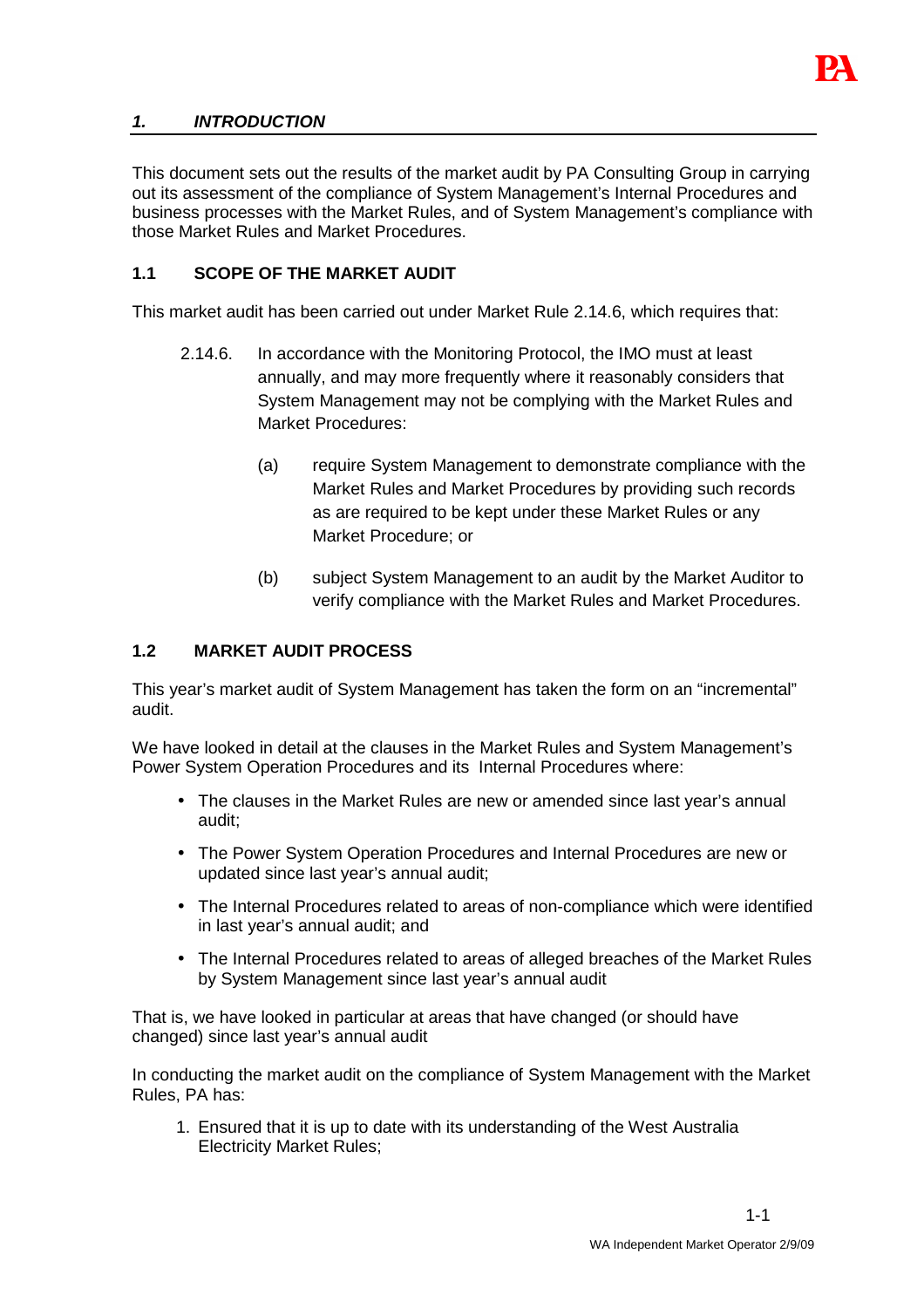- 2. Identified new or amended obligations placed on System Management by amendments to the Market Rules that have come into force since the previous market audit dated 10 September 2008;
- 3. Mapped those obligations identified in step 2 to the applicable Internal Procedures;
- 4. Identified new System Management Internal Procedures that are new or have been updated since the previous market audit dated 10 September 2008;
- 5. Identified System Management Internal Procedures that relate to areas of noncompliance identified in the previous market audit dated 10 September 2008;
- 6. Reviewed the System Management procedures identified in steps 3, 4 and 5 for compliance with the Market Rules;
- 7. Sought evidence that System Management is following those procedures so as to comply with the Market Rules;
- 8. Had discussions with System Management managers and staff to clarify issues identified; and then
- 9. Prepared a draft report setting out our findings followed by a final report.

There are limitations to any external audit. Audits are not an absolute guarantee of the truth or reliability of agency information or the effectiveness of internal controls. They may not identify all matters of significance. This is because external audit techniques involve:

- Professional judgement as to "good industry and market operating practice":
- The use of sample testing;
- An assessment of the effectiveness of internal control structures; and
- An assessment of risk.

A market audit does not guarantee every procedure and action carried out in the operation of the electricity market complies with the Market Rules, nor does it examine all evidence and every transaction. However, our audit procedures should identify errors or omissions sufficiently significant to adversely affect the decisions of users of the market audit report.

We also note that there is a high degree of compliance monitoring built into the market design. Should System Management not carry out a requirement of the Market Rules, those cases that are material will have affected either the IMO or market participants and will have been raised by affected parties.

Where non-compliant procedures or actions are identified, these are classified as being:

- Material in that they may affect decisions made by market participants, affect the outcome of the market or otherwise affect the financial position of one or more rule participants; or
- Non-material, in that
	- − they do not comply with the wording or the Market Rules but do comply with the intention of the Market Rules or
	- − they do not comply with the Market Rules but they are not likely to affect decisions made by market participants or otherwise affect the outcome of the market.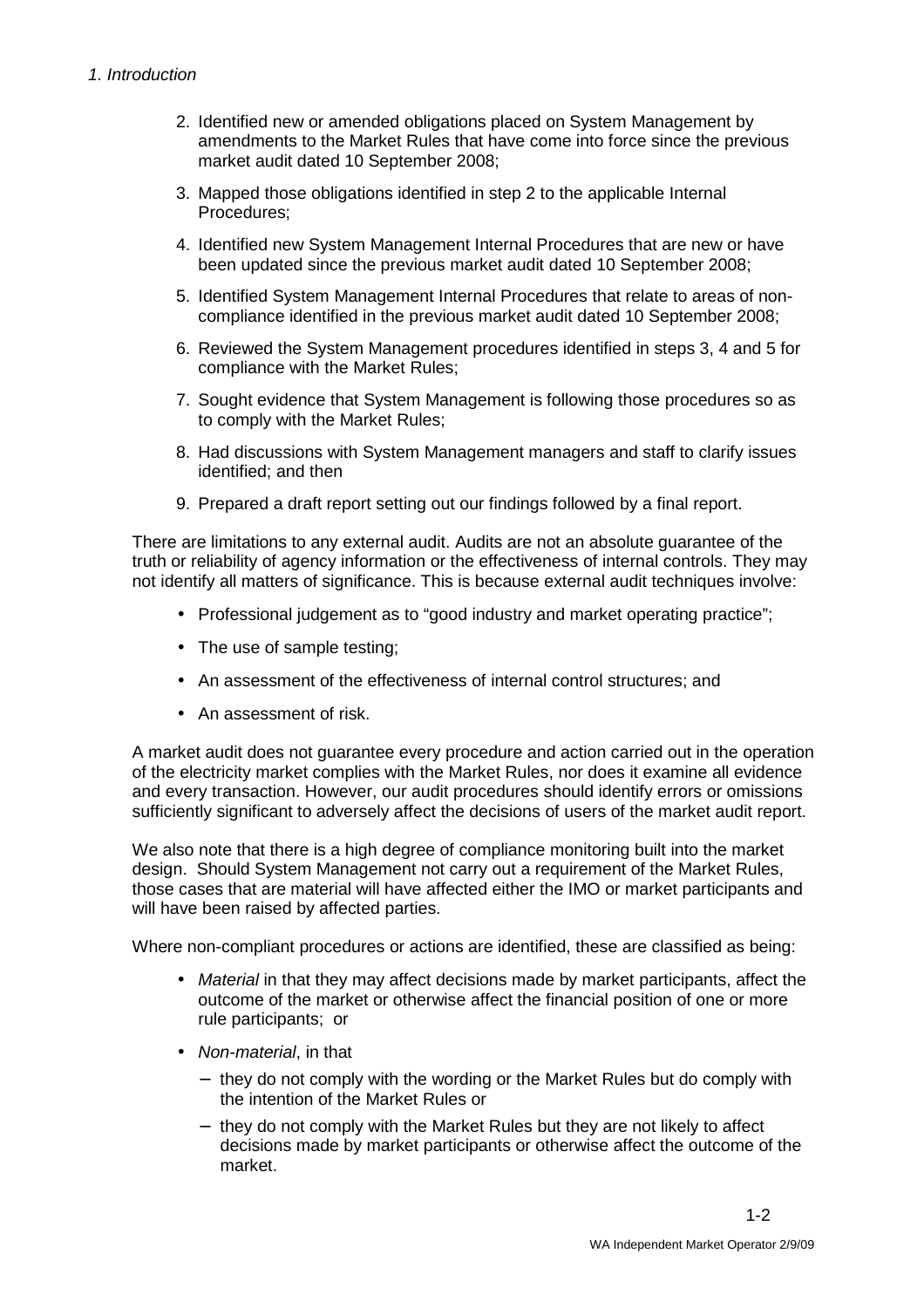## **1.3 STATUS OF THE POWER SYSTEM OPERATION PROCEDURES**

Previous annual market audits have concentrated on System Management's Internal Procedures as it was acknowledged that their Power System Operation Procedures required up-dating to comply fully with the Market Rules.

In the period since the 2008 Annual Market Audit, System Management has rewritten many of their Power System Operation Procedures with some still moving through the approval process.

Therefore, this audit has considered both the Power System Operation Procedures<sup>1</sup> and the Internal Procedures.

The following System Operation Procedures have been approved since the last market audit.

| <b>Title</b>                                                                      | <b>MR Clauses</b>        | <b>Commenced</b> |
|-----------------------------------------------------------------------------------|--------------------------|------------------|
| <b>Power System Security</b>                                                      | $3.1 - 3.6$ , and $3.10$ | 01/02/2009       |
| <b>Ancillary Services</b>                                                         | $3.9 - 3.11$ and $3.13$  | 01/04/2009       |
| <b>Facility Outages</b>                                                           | $3.18 - 3.21$            | 01/04/2009       |
| <b>MT PASA</b>                                                                    | $3.9 - 3.11$ and $3.13$  | 01/04/2009       |
| <b>ST PASA</b>                                                                    | 3.17                     | 01/04/2009       |
| <b>Operational Data Points For Generating Plant</b>                               | 2.35.4                   | 01/08/2009       |
| Operational Data Points For Non-Western Power<br>Networks, Substations, And Loads | 2.35.4                   | 01/08/2009       |
| <b>Commissioning and Testing</b>                                                  | 3.21A and 4.25.7         | 01/09/2009       |
| <b>Communications and Control Systems</b>                                         | 2.35.4                   | 01/09/2009       |

Note that the Communications and Control Systems and Commissioning and Testing procedures have been approved but do not come into force until 1 September 2009.

The following Power System Operation Procedures are undergoing consultation prior to being issued and are not a part of this market audit.

| Title <sup>1</sup>                | <b>Status</b>          |
|-----------------------------------|------------------------|
| Monitoring and Reporting Protocol | Ready for consultation |
| Dispatch                          | Under consultation     |

## **1.4 STRUCTURE OF THIS REPORT**

 $\overline{a}$ 

This report contains PA's analysis of the operation of System Management on a Market Rules chapter by chapter basis.

However, when considering the mapping of System Management procedures to the Market Rules, it is relevant that these procedures are written around functions performed by System Management, rather than directly around requirements of the rules. By

<sup>&</sup>lt;sup>1</sup> Posted at http://www.imowa.com.au/n709,4.html, 20 August 2009.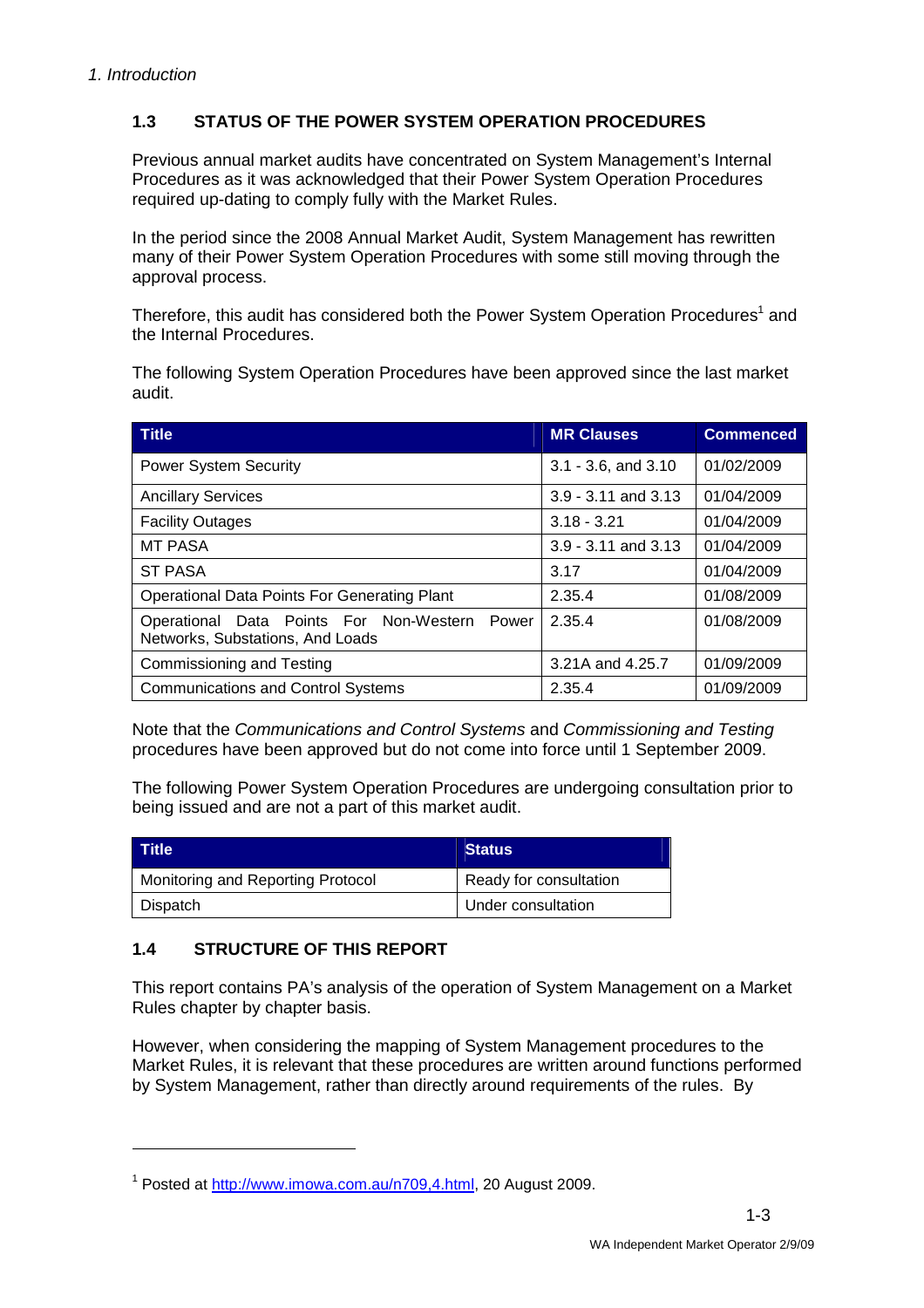contrast, because the IMO's functions are defined by the nature of the Rules, its procedures are written to ensure compliance on a Rule by Rule basis.

Appendix A contains a summary table which updates the status of the issues raised in last year's audit report.

Appendix B records the mapping of Market Rule obligations to the appropriate Power System Operation Procedures and System Management Internal Procedures.

## **1.5 ACKNOWLEDGEMENTS**

PA would like to thank the managers and staff of System Management who willingly provided information and shared in discussions with us while we carried out this market audit.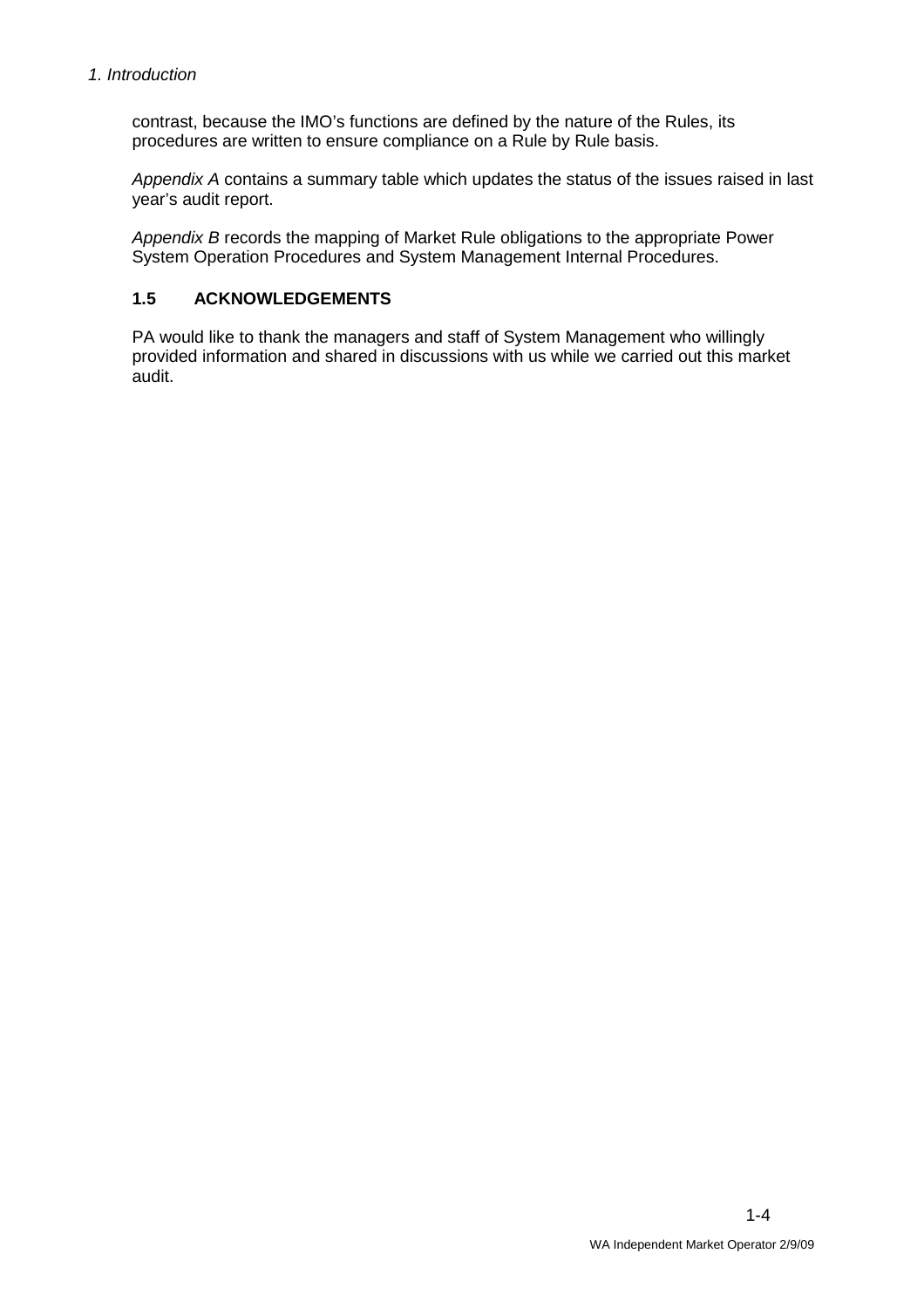

## **2. MARKET RULE CHAPTER 1 – INTRODUCTION**

Market Rule Chapter 1 sets out the Introduction to the Market Rules such as the objectives of the market, glossary and role of System Management.

#### **2.1 DOCUMENTATION**

There are neither Power System Operation Procedures nor Internal Procedures relevant to Chapter 1 of the Market Rules.

#### **2.2 COMPLIANCE WITH CHAPTER 1**

The obligations placed on System Management under Chapter 1 of the Market Rules relate to transitional matters or matters that expired at the Energy Market Commencement.

#### **2.3 OPINION**

System Management has no current obligations under Chapter 1 of the Market Rules.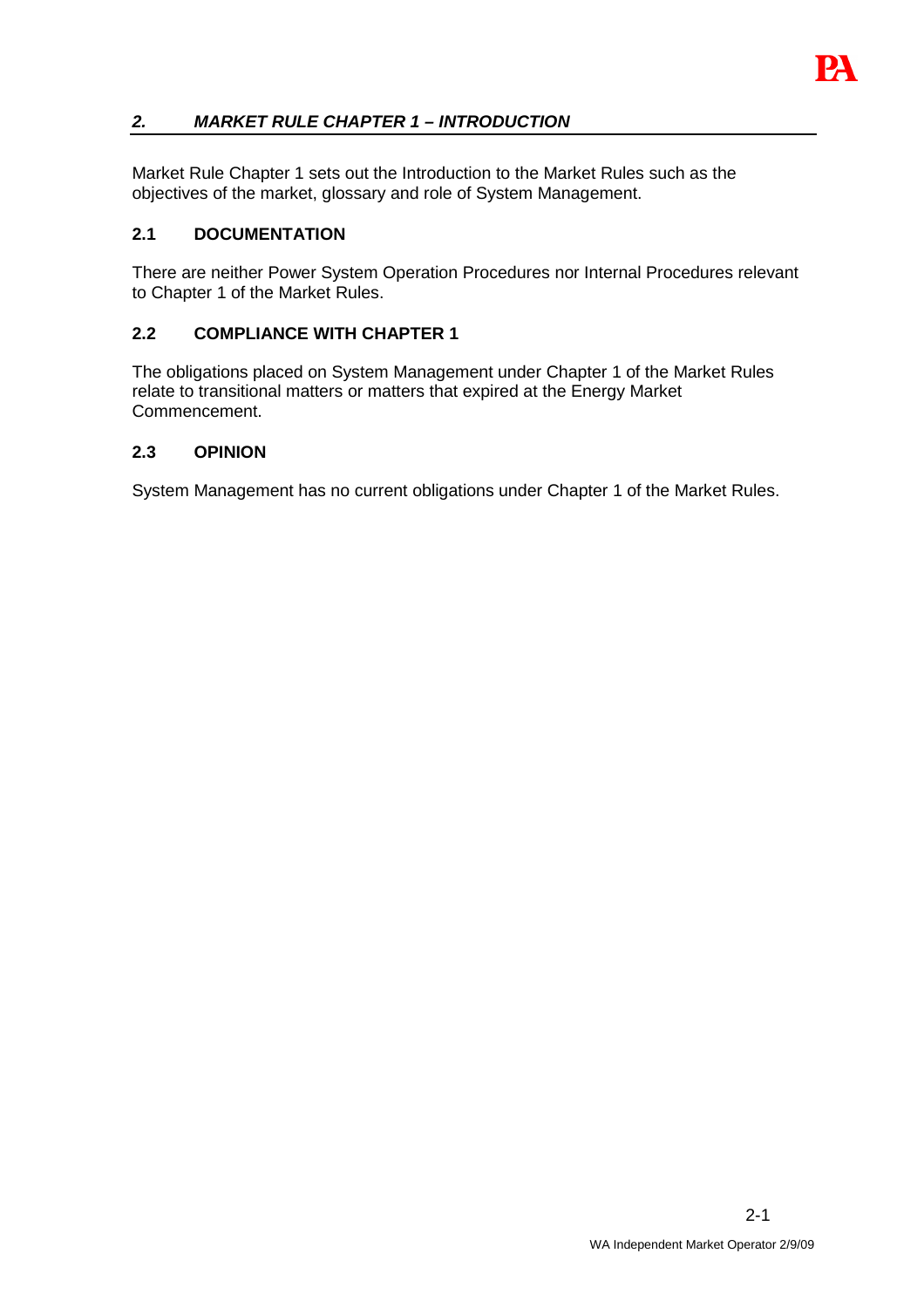

Chapter 2 of the Market Rules sets out the Functions and Governance Rules which affect both the Market Development and Market Operations functions of System Management.

## **3.1 DOCUMENTATION**

The following Power System Operation Procedures relevant to Chapter 2 of the Market Rules are new or updated since the previous market audit:

- Operational Data Points For Generating Plant;
- Operational Data Points For Non-Western Power Networks, Substations, And Loads; and
- Communications and Control Systems.

## **3.2 AMENDMENTS TO CHAPTER 2 OF THE MARKET RULES**

The following clauses in Chapter 3 which relate to System Management's obligations have been amended since the last annual audit:

• 2.14.6A and 2.14.8.

## **3.2.1 Clauses 2.14.6A and 2.14.8**

Clauses 2.14.6A and 2.14.8 require System Management to respond to an audit report prepared under clauses 2.14.6(b) and 2.14.7 respectively and sent to it by the IMO.

## **3.3 COMPLIANCE WITH CHAPTER 2**

PA has reviewed the above Power System Operation Procedures and associated Internal Procedures. The procedures to be followed are fully documented and, if followed, should result in compliance with the Market Rules. We have examined the records for instances of non-compliance and found none.

#### **3.4 OPINION**

System Management has complied with its obligations under Chapter 2 of the Market Rules.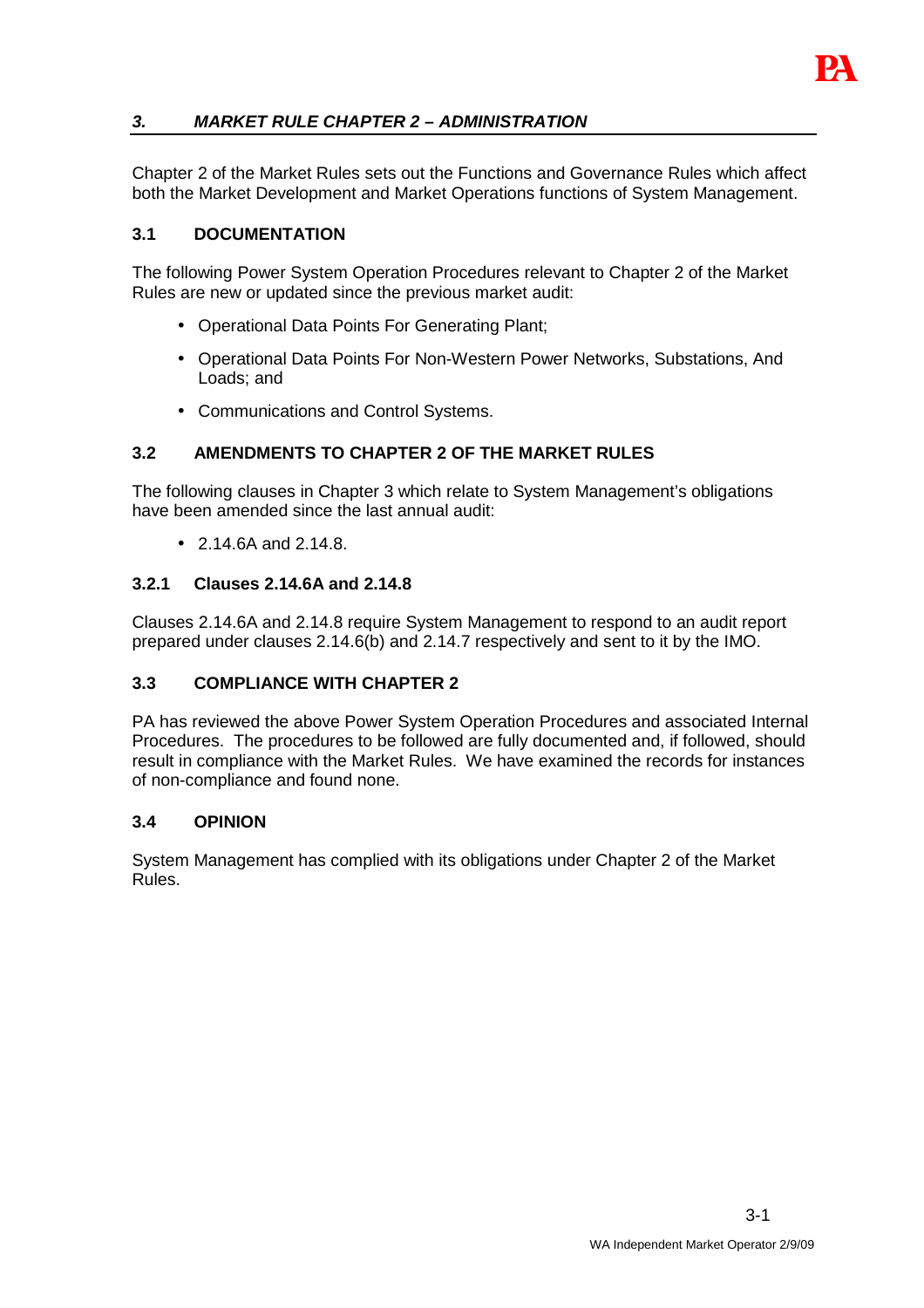

#### **4. MARKET RULE CHAPTER 3 – POWER SYSTEM SECURITY AND RELIABILITY**

Market Rule Chapter 3 of the Market Rules sets out the Power System Security and Reliability Rules which affect the Market Development, Market Operations, System Planning and System Operations functions of System Management.

## **4.1 DOCUMENTATION**

The following Power System Operation Procedures relevant to Chapter 3 of the Market Rules is new since the previous market audit:

- Power System Security;
- Ancillary Services;
- Facility Outages;
- MT PASA;
- ST PASA; and
- Commissioning and Testing.

## **4.2 AMENDMENTS TO CHAPTER 3**

The following clauses in Chapter 3 which relate to System Management's obligations have been amended since the last annual audit:

- 3.7.3 and 3.7.6;
- 3.11.8E; and
- 3.21A.7A.

#### **4.2.1 Clauses 3.7.3 and 3.7.6**

These clauses relate to the system restart following a blackout and expand on the previous clauses by requiring System Management to publish guidelines for market participants in preparing their own black start procedures and allowing System Management to review and require changes to those procedures. See Rule Change RC\_2008\_21 for details.

#### **4.2.2 Clauses 3.11.8E**

This clause prevents System Management including any component of the payment of energy in an Ancillary Services Contract and require that the contract include specified values for settlement parameters. See Rule Change RC\_2008\_17 for details.

#### **4.2.3 3.21A.7A**

This clause sets out the conditions under which System Management may not accept a request for a commissioning test for a facility which has yet to commence operation.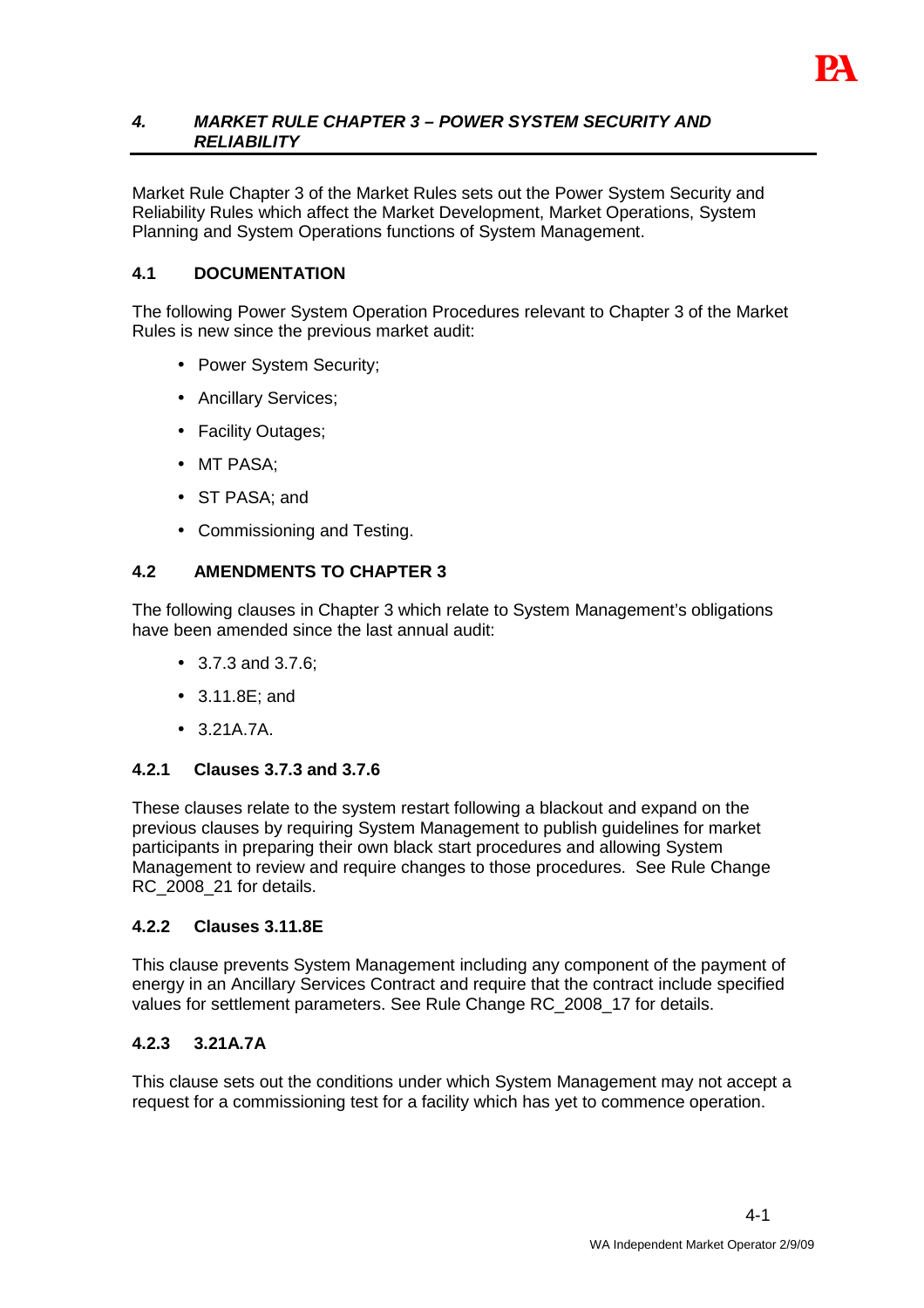## **4.3 COMPLIANCE WITH CHAPTER 3**

In the past we have noted that System Management applies a 10 MW tolerance when reporting outages. System Management continue to apply this tolerance and so might be deemed not to comply with 3.21.4. However, we note that, whilst System Management does not consider its conduct in this area to be a breach of the Market Rules (which are silent concerning the use or otherwise of tolerances for compliance reporting), System Management is seeking to create greater levels of certainty in the Market Rules in this area through discussions with the IMO in an attempt to agree an appropriate setting and use of such tolerances.

The procedures to be followed have been examined, are fully documented and, if followed, will ensure compliance with the Market Rules. Other than the above noncompliance, no other non-compliances have been noted.

#### **4.4 OPINION**

Other than the tolerance issue referred to above, System Management chasomplied with its obligations under Chapter 3 of the Market Rules.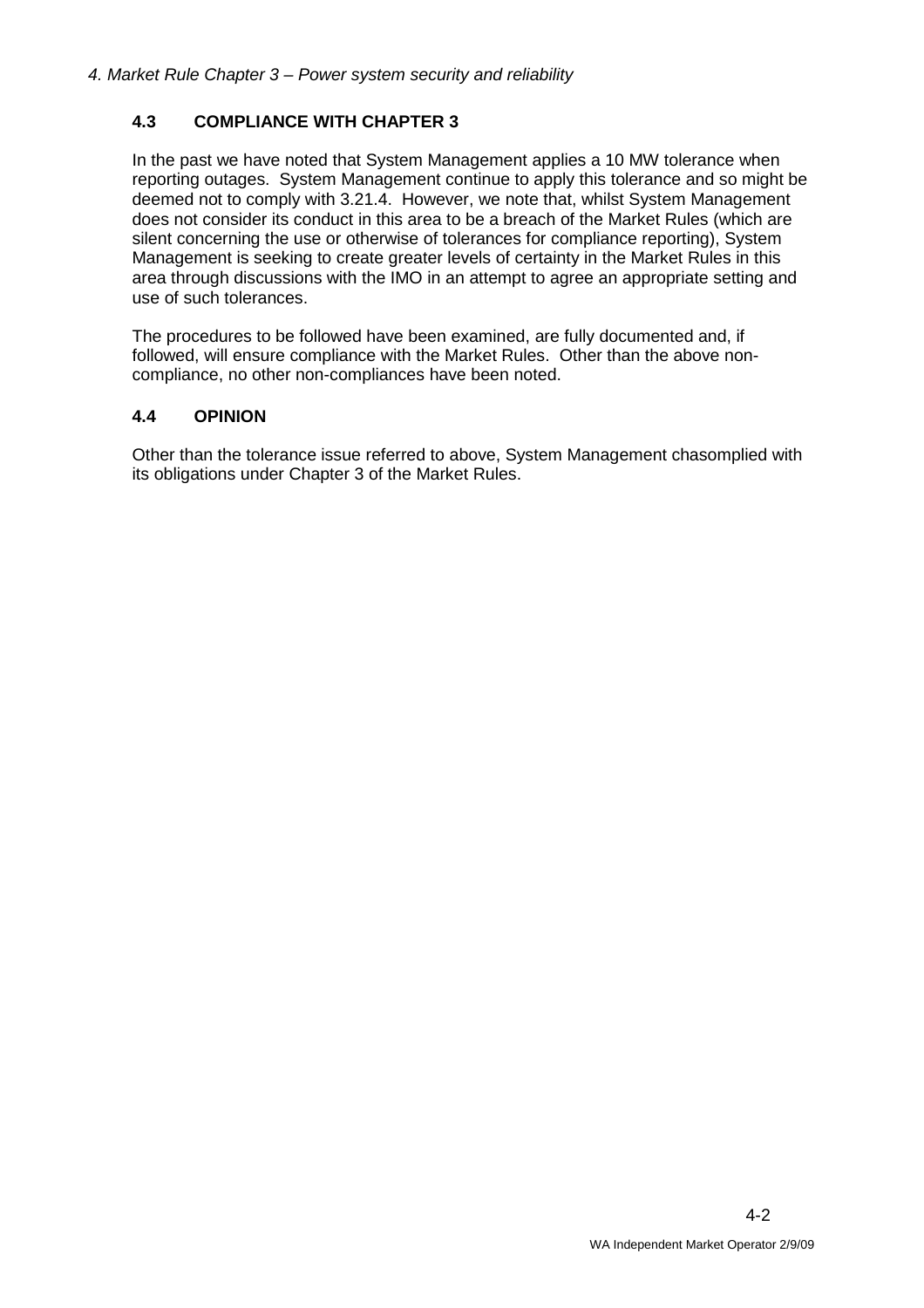## **5. MARKET RULE CHAPTER 4 – RESERVE CAPACITY**

Chapter 4 of the Market Rules sets out the Reserve Capacity Rules which affect the Market Development and System Operations functions of System Management.

## **5.1 DOCUMENTATION**

The following Power System Operation Procedure relevant to Chapter 4 of the Market Rules is new or updated since the previous market audit:

• Commissioning and Testing.

## **5.2 AMENDMENTS TO CHAPTER 4**

No clauses in Chapter 4 which relate to System Management's obligations have been amended.

## **5.3 COMPLIANCE WITH CHAPTER 4**

PA has reviewed the above Power System Operation Procedures and associated Internal Procedures. The procedures to be followed are fully documented and, if followed, should result in compliance with the Market Rules.

Two instances of non-compliance have been noted; each was investigated by the IMO. In each case, Reserve Capacity Tests requested by the IMO were not carried out as requested. As a result, System Management has updated its procedures accordingly to minimise the possibility of further occurrences.

#### **5.4 OPINION**

With the two minor exceptions above, System Management has complied with its obligations under Chapter 4 of the Market Rules.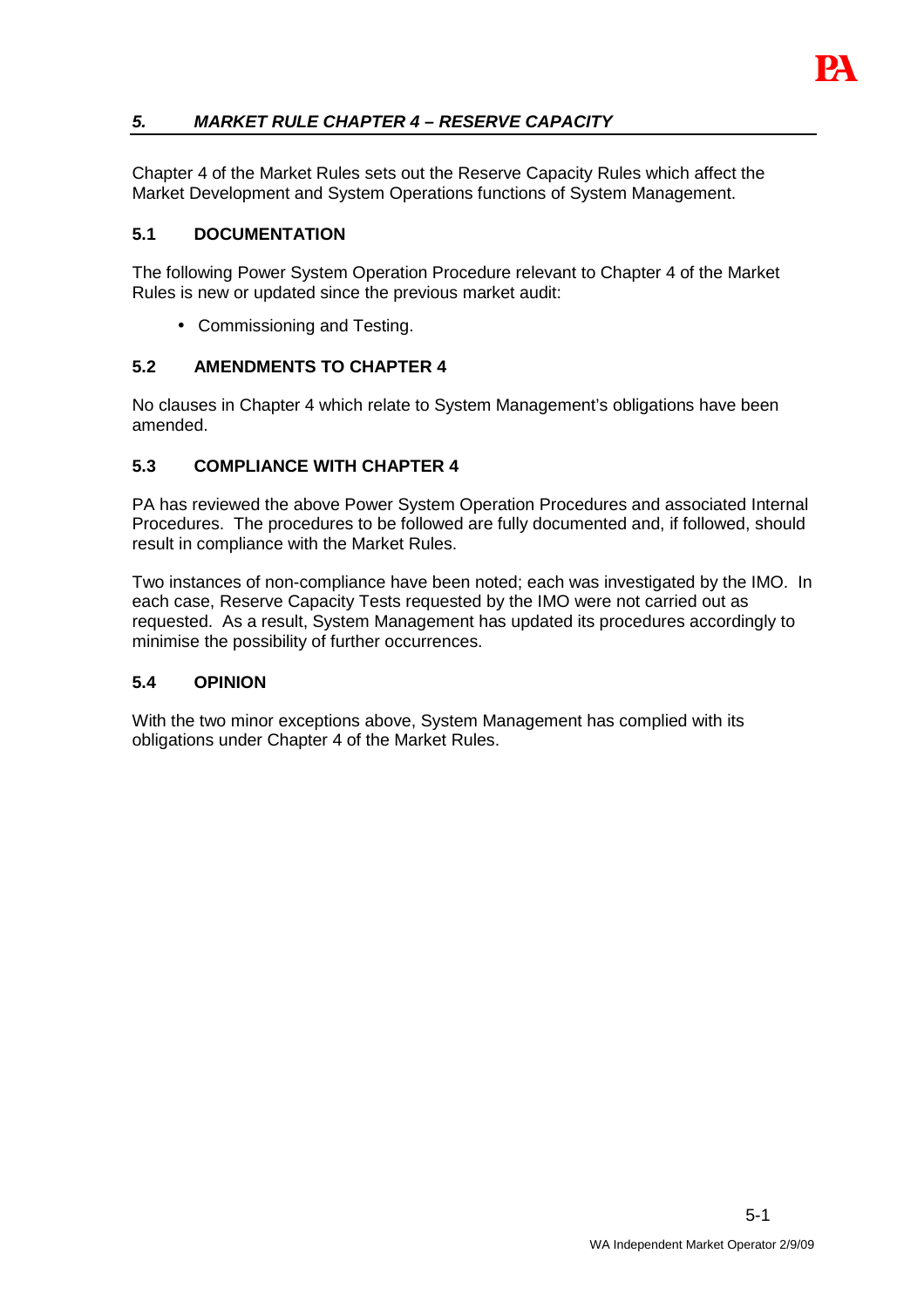

#### **6. MARKET RULE CHAPTER 5 – NETWORK CONTROL SERVICE PROCUREMENT**

Chapter 5 of the Market Rules sets out the Network Control Service Procurement Rules which affect the Market Development, Market Operations, System Planning and System Operations functions of System Management.

## **6.1 DOCUMENTATION**

There have been no new or amended Power System Operation Procedures relevant to Chapter 5 of the Market Rules since last year's market audit.

#### **6.2 AMENDMENTS TO CHAPTER 5**

There have been no amendments to Chapter 5 which affect System Management's obligations under that chapter.

## **6.3 COMPLIANCE WITH CHAPTER 5**

System Management has an Internal Procedure covering the process it will follow when calling on Registered Facilities under a Network Control Services Contract. This, coupled with the Power System Operational Procedure: Dispatch, constitutes compliance with clause 5.7.4.

## **6.4 OPINION**

System Management has complied with Chapter 5 of the Market Rules.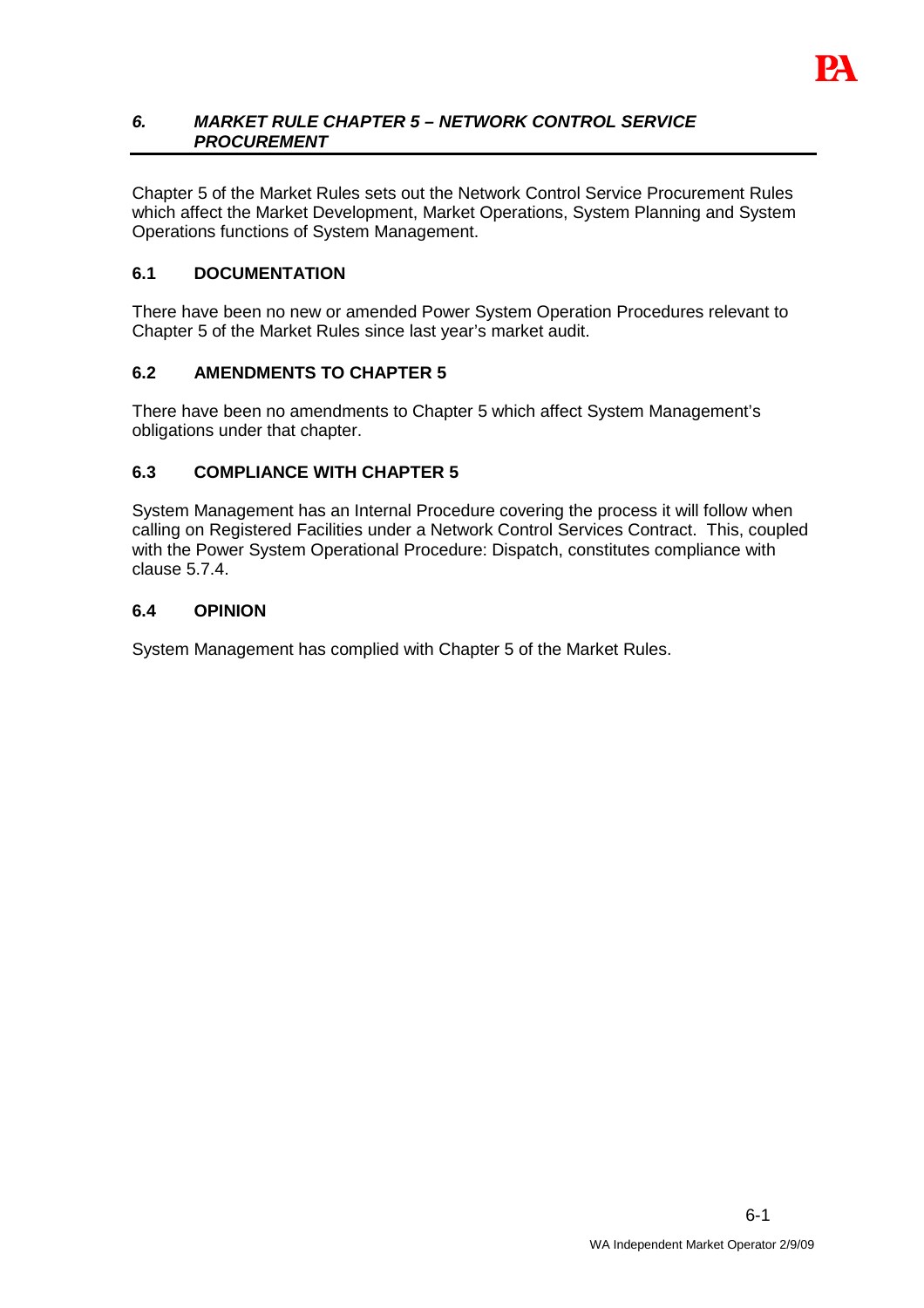## **7. MARKET RULE CHAPTER 6 – ENERGY MARKET**

Market Rule Chapter 6 sets out the Energy Market Rules which affect both the Market Development, Market Operations, System Planning and System Operations functions of System Management.

## **7.1 DOCUMENTATION**

There have been no new or amended Power System Operation Procedures relevant to Chapter 6 of the Market Rules since last year's market audit.

## **7.2 AMENDMENTS TO CHAPTER 6**

There have been no amendments to Chapter 6 which affect System Management's obligations under that chapter.

## **7.3 COMPLIANCE WITH CHAPTER 6**

The requirements on System Management consist of providing the IMO with data and requiring System Management comply with directions issued by the IMO as a part of a Market Advisory.

We have not been able to find any evidence of non-compliance with Chapter 6 of the Market Rules.

#### **7.4 OPINION**

System Management has complied with its obligations under Chapter 6 of the Market Rules.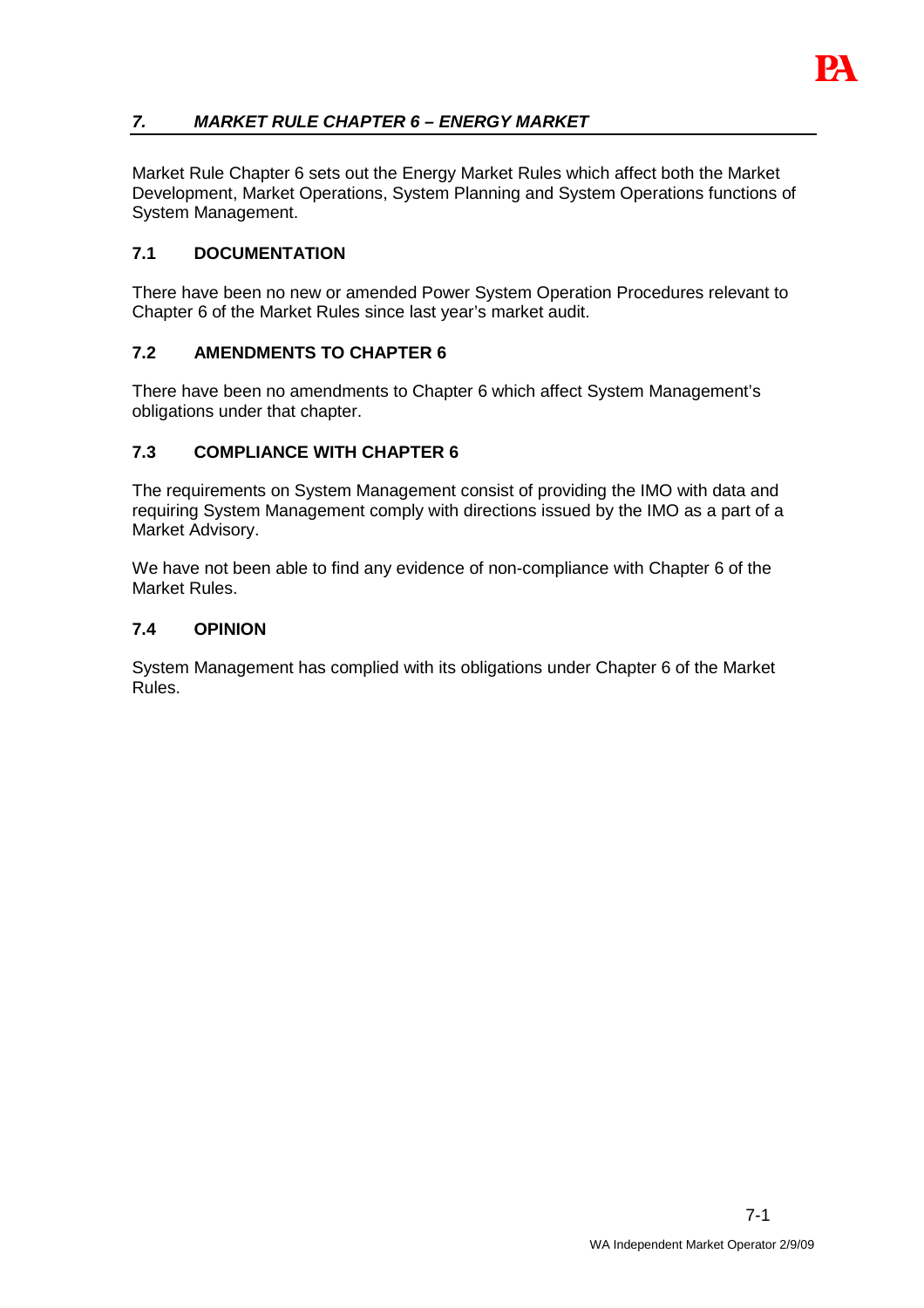

## **8. MARKET RULE CHAPTER 7 – DISPATCH**

Market Rule Chapter 7 of the Market Rules sets out the Dispatch Rules which affect the Market Development, Market Operations, System Planning and System Operations functions of System Management.

#### **8.1 DOCUMENTATION**

There have been no new or amended Power System Operation Procedures relevant to Chapter 7 of the Market Rules since last year's market audit.

#### **8.2 AMENDMENTS TO CHAPTER 7**

The following clauses which relate to System Management's obligation under Chapter 7 of the Market Rules have been amended since last year's annual audit:

- 7.7.10; and
- 7.10.5A.

#### **8.2.1 Clause 7.7.10**

This clause sets out the circumstances under which System Management may terminate a requirement for a Curtailable Load to reduce demand.

#### **8.2.2 Clause 7.10.5A**

This clause sets out the conditions under which System Management need not warn a market participant for not following a dispatch instruction.

#### **8.3 COMPLIANCE WITH CHAPTER 7**

In the past we have noted that System Management applies a 10 MW tolerance when reporting deviations from participants' resource plans. System Management continue to apply this tolerance and so might be deemed not to comply with 7.10.1. However, we note that the use of an outage tolerance is the subject of discussion between System Management and the IMO in an attempt to agree an appropriate setting and use of such tolerances.

The procedures to be followed have been examined, are fully documented and, if followed, will ensure compliance with the Market Rules. Other than the above area of non-compliance, there were two occurrences in which System Management did not meet its obligations under 7.10.5 during deviations from participants' resource plans. However, following investigation, the IMO considered that further action would not be appropriate in all of the circumstances.

#### **8.4 OPINION**

Except for the above two instances and the use of a 10 MW tolerance when reporting resource plan deviations, System Management has complied with its obligations under Chapter 7 of the Market Rules.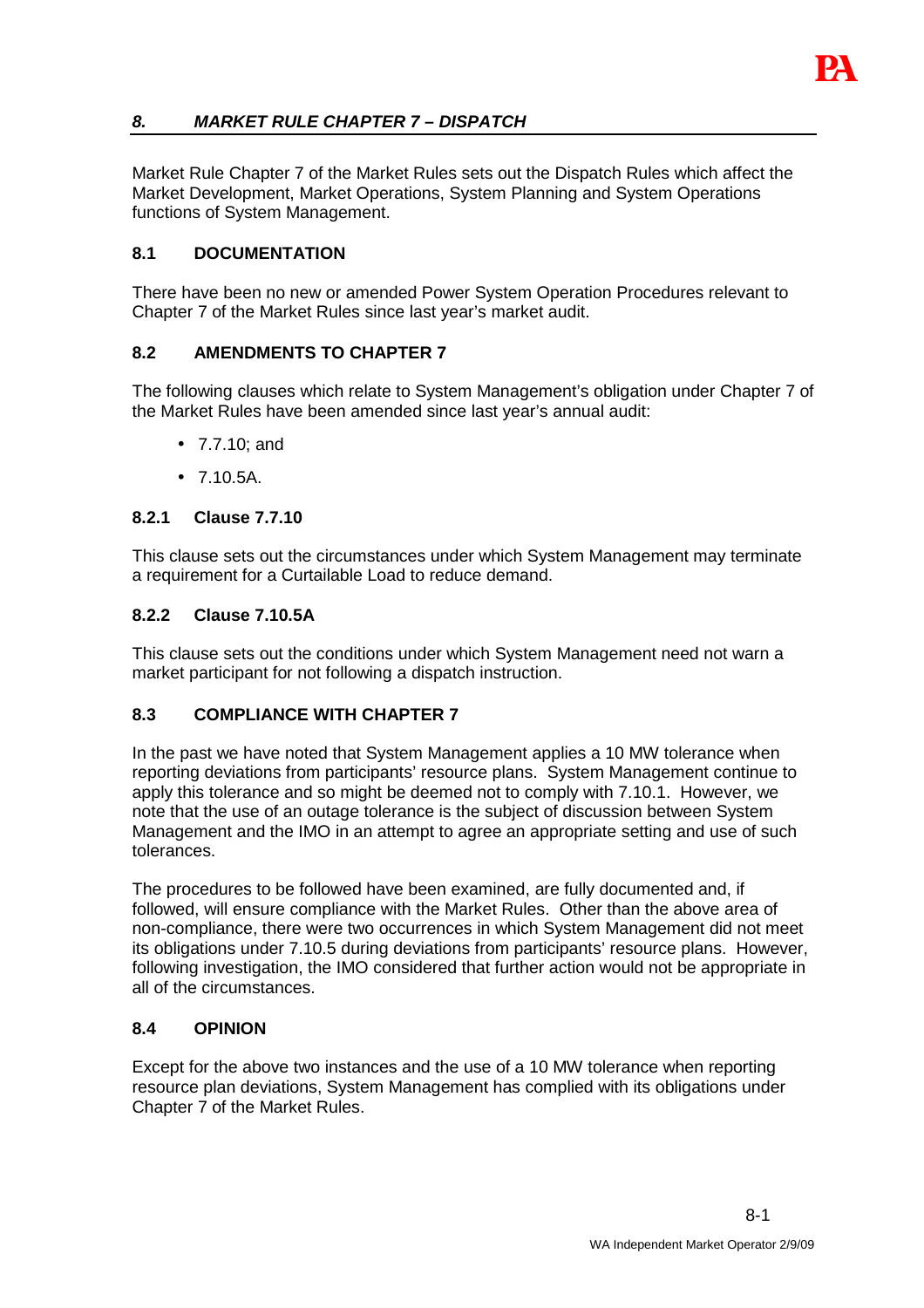

## **9. MARKET RULE CHAPTER 8 – WHOLESALE MARKET METERING**

Market Rule Chapter 8 sets out the Wholesale Market Metering Rules. These rules do not apply to System Management.

#### **9.1 OPINION**

System Management is not required to comply with Chapter 8 of the Market Rules.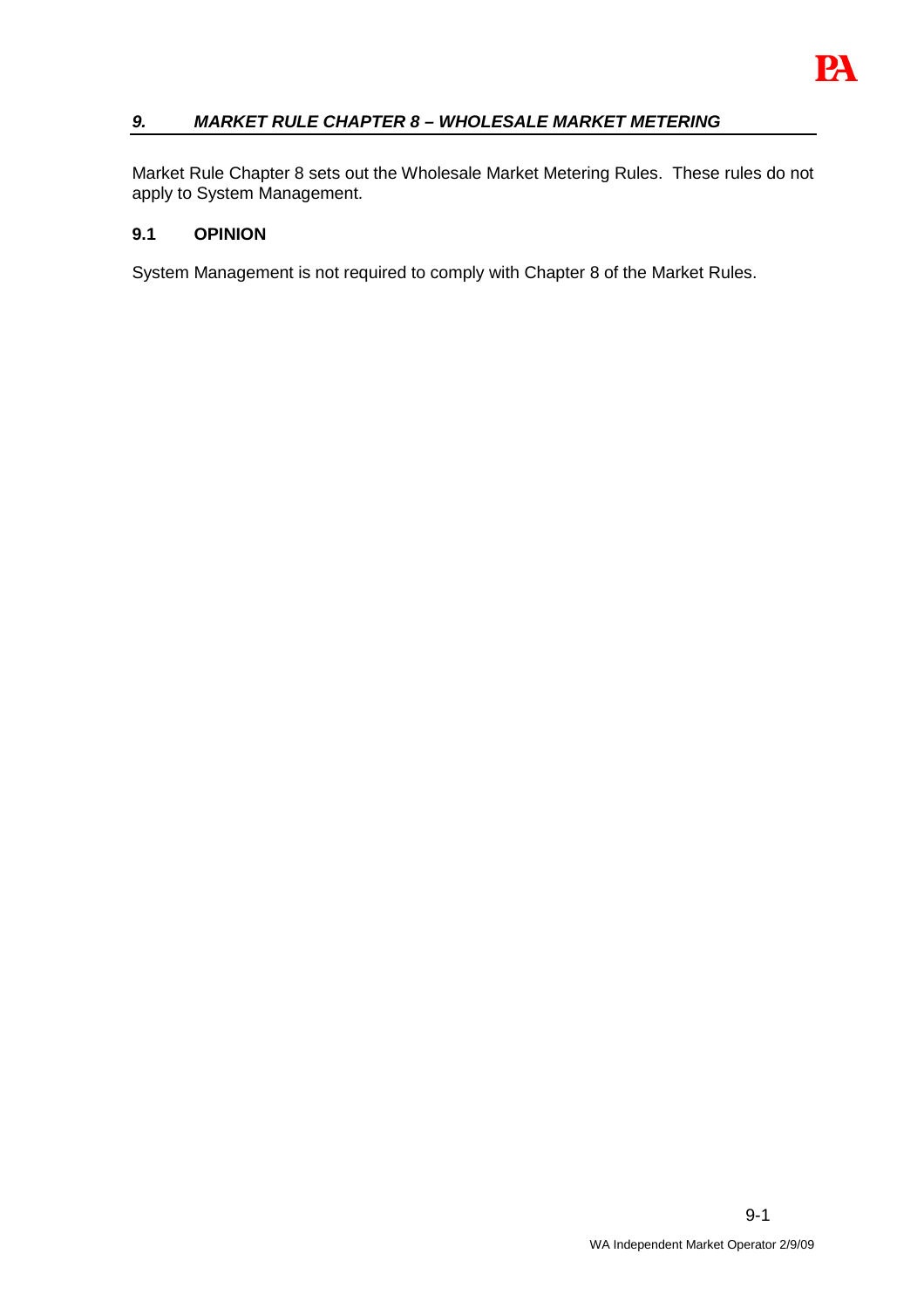## **10. MARKET RULE CHAPTER 9 – SETTLEMENT**

Chapter 9 of the Market Rules sets out the Settlement Rules which affect the Market Development, Market Operations, System Planning and System Operations functions of System Management.

## **10.1 DOCUMENTATION**

There have been no new or amended Power System Operation Procedures relevant to Chapter 9 of the Market Rules since last year's market audit.

## **10.2 AMENDMENTS TO CHAPTER 9**

There have been no amendments to Chapter 9 which affect System Management's obligations since last year's annual audit.

## **10.3 COMPLIANCE WITH CHAPTER 9**

The procedures to be followed are fully documented and, if followed, will ensure compliance with the Market Rules.

We note that on one occasion System Management were late in paying an invoiced fee. Although this is a non-compliance with 9.22.6, the IMO decide to take no action other than issuing a letter of warning due to the payment being only 15 minutes late.

#### **10.4 OPINION**

Except for the above instance, System Management has complied with its obligations under Chapter 9 of the Market Rules.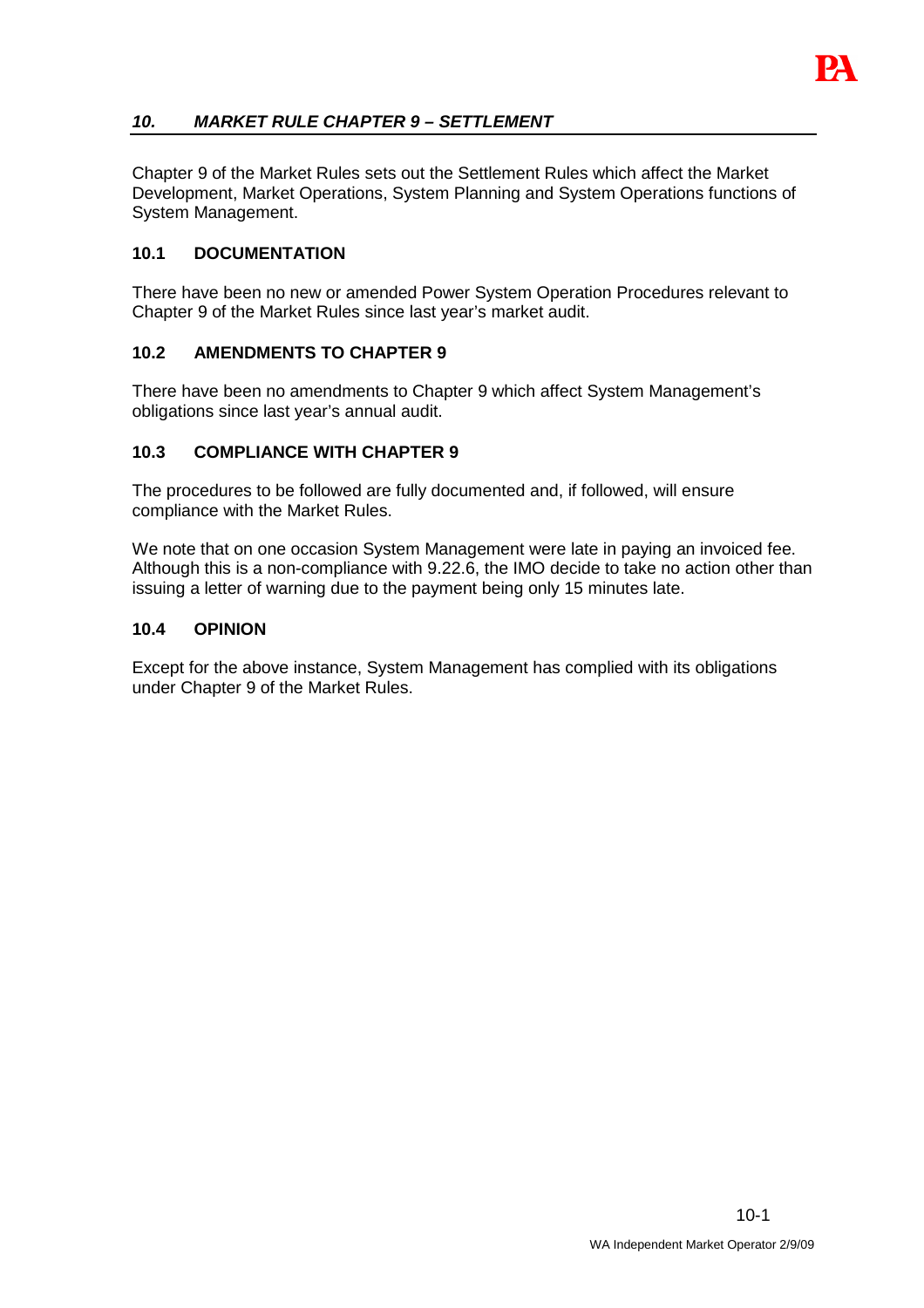

Market Rule Chapter 10 sets out the Market Information Rules affect the Market Development, Market Operations, System Planning and System Operations functions of System Management.

## **11.1 DOCUMENTATION**

There have been no new or amended Power System Operation Procedures relevant to Chapter 10 of the Market Rules since last year's market audit.

#### **11.2 AMENDMENTS TO CHAPTER 10**

There have been no amendments to Chapter 10 which affect System Management's obligations since last year's annual audit.

## **11.3 COMPLIANCE WITH CHAPTER 10**

The procedures to be followed are fully documented and, if followed, will ensure compliance with the Market Rules. No instances of non-compliance have been found.

#### **11.4 OPINION**

System Management has complied with its obligations under Chapter 10 of the Market Rules.

IРД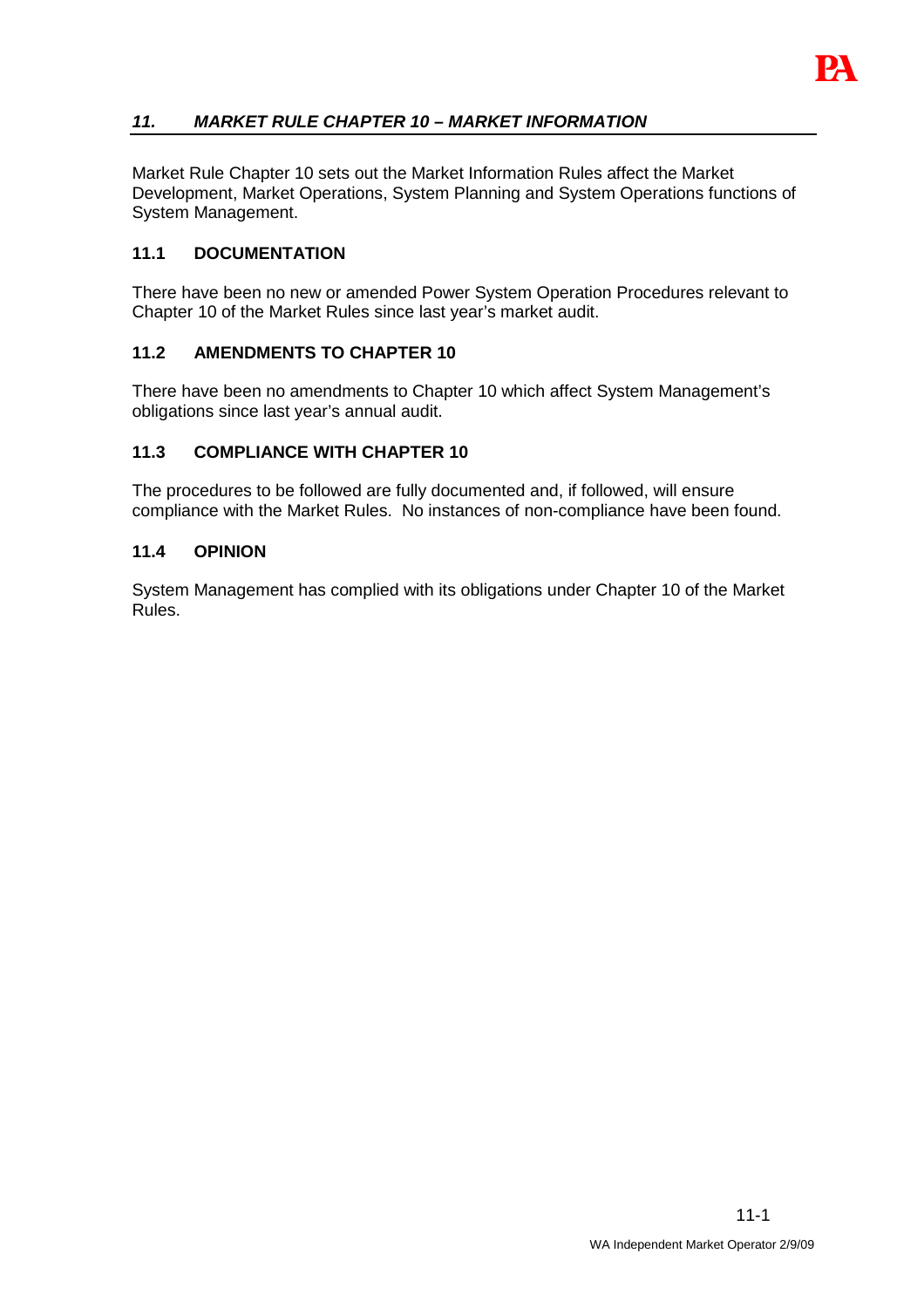

## **APPENDIX A: STATUS OF ISSUES IDENTIFIED IN LAST YEAR'S ANNUAL AUDIT**

Below we present a table commenting on the status of the issue we identified in the 2007- 2008 annual audit. The issues are given one of three statuses:

- **Clause amended** the clause mentioned (or, in some cases, the clause which gives rise to the obligations under the clause mentioned) has been amended or deleted such that there is no longer an issue of non-compliance by System Management.
- **Procedure updated**  System Management has updated their procedures so that they are now in compliance with the Market Rules
- **Issue outstanding** the issue identified in last year's annual audit remains. Further discussion on the issue can be found in the corresponding chapter in the main body of this audit report.

| <b>Clause</b>    | <b>Brief description</b>                                                                                                                                                                                                                                                                                                                                                                                                                                                                                                                                                                                                                                                                                                                                                                                                                                          | <b>Status</b>                                                                                                                                                                                                                                                                                                                |  |
|------------------|-------------------------------------------------------------------------------------------------------------------------------------------------------------------------------------------------------------------------------------------------------------------------------------------------------------------------------------------------------------------------------------------------------------------------------------------------------------------------------------------------------------------------------------------------------------------------------------------------------------------------------------------------------------------------------------------------------------------------------------------------------------------------------------------------------------------------------------------------------------------|------------------------------------------------------------------------------------------------------------------------------------------------------------------------------------------------------------------------------------------------------------------------------------------------------------------------------|--|
| 3.18.2(f)        | Facilities on the List of Equipment must schedule<br>outages in accordance with 3.19, 3.20, and 3.21.<br>System Management must monitor compliance<br>with this clause as required by MR 2.13.9.<br>a) All scheduled generation facilities comply with<br>this clause.<br>b) All transmission facilities comply with this clause.<br>c) DSM (with the exception of SIMCOA) and non-<br>scheduled generators do not generally inform<br>System Management when they suffer an outage.<br>The unavailability of these facilities generally does<br>not have a material impact on the operation and<br>security of the SWIS. Further, as these facilities<br>have a RCOQ of zero, System Management is not<br>required to provide this outage data to the IMO.<br>d) DSM (with the exception of SIMCOA) and non-<br>scheduled generators also do not generally apply | Procedure updated<br>System Management has<br>developed a function with<br>SMMITS to include an<br>automatic approval period for<br>outages submitted by DSM<br>facilities providing more than 10<br>MW of generation into the<br><b>SWIS</b>                                                                                |  |
| 3.21.4           | to schedule outages with System Management.<br>Facilities on the List of Equipment must notify                                                                                                                                                                                                                                                                                                                                                                                                                                                                                                                                                                                                                                                                                                                                                                    | Issue outstanding                                                                                                                                                                                                                                                                                                            |  |
|                  | System Management of forced outages. System<br>Management must monitor compliance with this<br>clause as required by MR 2.13.9.<br>a) Due to operational constraints and error<br>margins, System Management only reports<br>outages greater than 10 MW, and for at least one<br>Trading Interval. This value was chosen for parity<br>with the EGC compliance threshold (MR 7.6A).                                                                                                                                                                                                                                                                                                                                                                                                                                                                               | This issue is currently<br>unresolved despite ongoing<br>discussions between the IMO,<br>System Management and<br>market participants. The issues<br>involved revolve around<br>uncertainty at to whether the<br>adoption of such a tolerance for<br>reporting purposes is<br>authorised under the current<br>market design. |  |
| 7.2.3B,<br>7.3.4 | System Management must provide the IMO with:                                                                                                                                                                                                                                                                                                                                                                                                                                                                                                                                                                                                                                                                                                                                                                                                                      | Clause amended                                                                                                                                                                                                                                                                                                               |  |
|                  | a list of facilities that would provide<br>ancillary services; and<br>a schedule of outages by 8:30 each                                                                                                                                                                                                                                                                                                                                                                                                                                                                                                                                                                                                                                                                                                                                                          | Rule Change RC_2009_13<br>extends the timeframe within<br>which this data must be<br>provided. Clause 7.2.3C                                                                                                                                                                                                                 |  |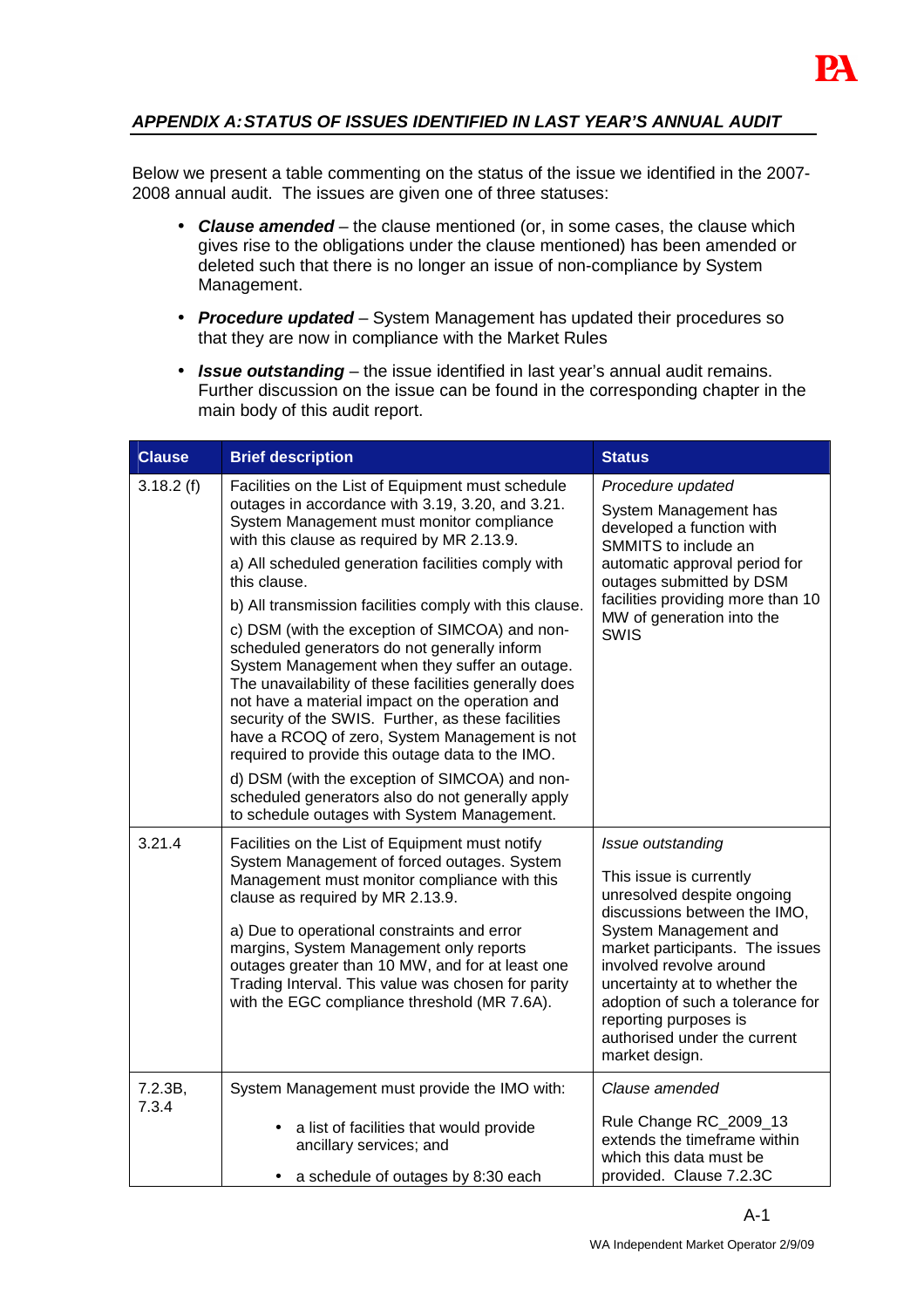| <b>Clause</b>     | <b>Brief description</b>                                                                                                                                                                                                                                                                                                                                                                                                                                                                                                                                                                                                                                                                                                                                                                                                                                                                                                 | <b>Status</b>                                                                                                                                                                                                                                                                                                                                     |
|-------------------|--------------------------------------------------------------------------------------------------------------------------------------------------------------------------------------------------------------------------------------------------------------------------------------------------------------------------------------------------------------------------------------------------------------------------------------------------------------------------------------------------------------------------------------------------------------------------------------------------------------------------------------------------------------------------------------------------------------------------------------------------------------------------------------------------------------------------------------------------------------------------------------------------------------------------|---------------------------------------------------------------------------------------------------------------------------------------------------------------------------------------------------------------------------------------------------------------------------------------------------------------------------------------------------|
|                   | morning.<br>On 13 July 2008, due to problems with System<br>Management servers, this information was not<br>provided by the required time.                                                                                                                                                                                                                                                                                                                                                                                                                                                                                                                                                                                                                                                                                                                                                                               | extends the timeframe by 20<br>minutes.                                                                                                                                                                                                                                                                                                           |
| 7.10.1,<br>7.10.5 | System Management must monitor Participant<br>compliance with Resource Plans. If a Participant<br>deviates from their Resource Plan, under certain<br>circumstances System Management must warn the<br>Participant and require the Participant to return to<br>their Resource Plan.<br>In two cases, alleged breaches by System<br>Management occurred where a Participant<br>deviated from its Resource Plan                                                                                                                                                                                                                                                                                                                                                                                                                                                                                                            | Issue outstanding<br>This issue is currently<br>unresolved despite ongoing<br>discussions between the IMO,<br>System Management and<br>market participants. The issues<br>involved revolve around<br>uncertainty at to whether the<br>adoption of such a tolerance for<br>reporting purposes is<br>authorised under the current<br>market design. |
| 7.13.1            | System Management must provide the IMO with<br>settlement data by noon on the following business<br>day.<br>On two occasions following a High Risk Operating<br>State during the previous day, this information was<br>not provided by the required time.<br>Dispatch instructions are issued by telephone by<br>System Management. Ordinarily, dispatch<br>instructions are transcribed when issued. However,<br>during a High Risk Operating State, the control<br>room staff often are not able to transcribe the<br>instructions as they go, due to the volume of<br>instructions issued.<br>Thus the instructions must be transcribed after the<br>fact by listening to taped audio conversations<br>between the control room and Market Participants.<br>Because of the time taken to do this, System<br>Management was not able to meet the deadline to<br>provide the data to the IMO on these two<br>occasions. | Clause amended<br>Rule change RC_2008_08<br>allows consultation with the<br>IMO on occasions where<br>System Management has been<br>prevented from completing the<br>processes which enable the<br>provision of data in terms of<br>clause 7.13.1.                                                                                                |
| 7.6A.2(c)         | System Management must provide a dispatch plan<br>to Verve each day.<br>a) System Management does not create a formal<br>Dispatch Plan as defined in 7.6A.2 (c).<br>b) System Management does produce a dispatch<br>plan for Verve, which is varied by dispatch orders.<br>The information is not recorded as a "plan", but can<br>be reconstructed by System Management should<br>the need arise (such as an event that could<br>endanger the SWIS).<br>c) System Management is developing a tool to<br>produce the Dispatch Plan. This is currently<br>budgeted for 2008/09.                                                                                                                                                                                                                                                                                                                                           | Procedure updated<br>A formal dispatch plan for<br>Verve is now created and sent<br>to Verve daily at 12:30 and<br>14:30 as required by clauses<br>$7.6A.2(c)$ and $7.6A.2(e)$<br>respectively.                                                                                                                                                   |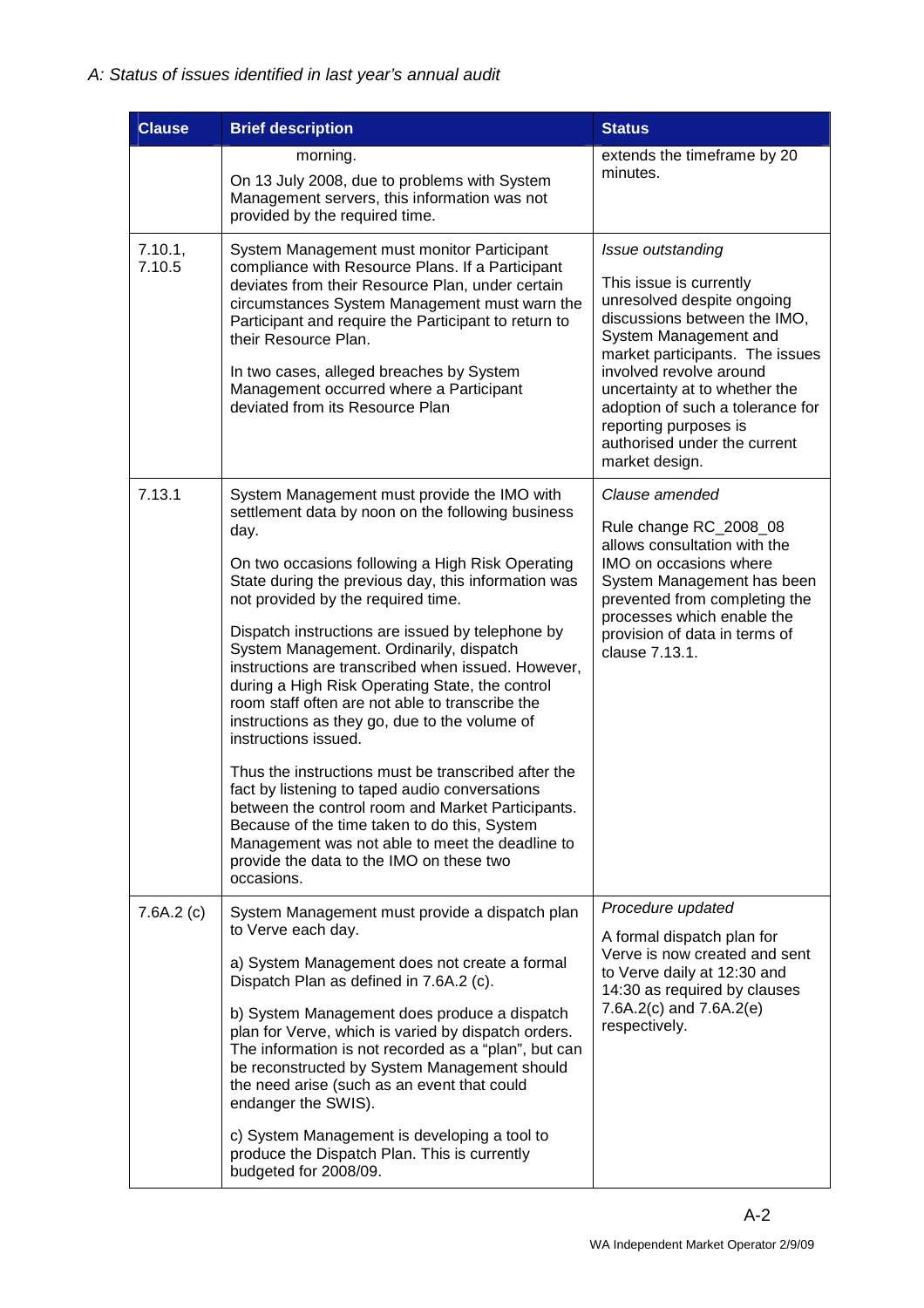A: Status of issues identified in last year's annual audit